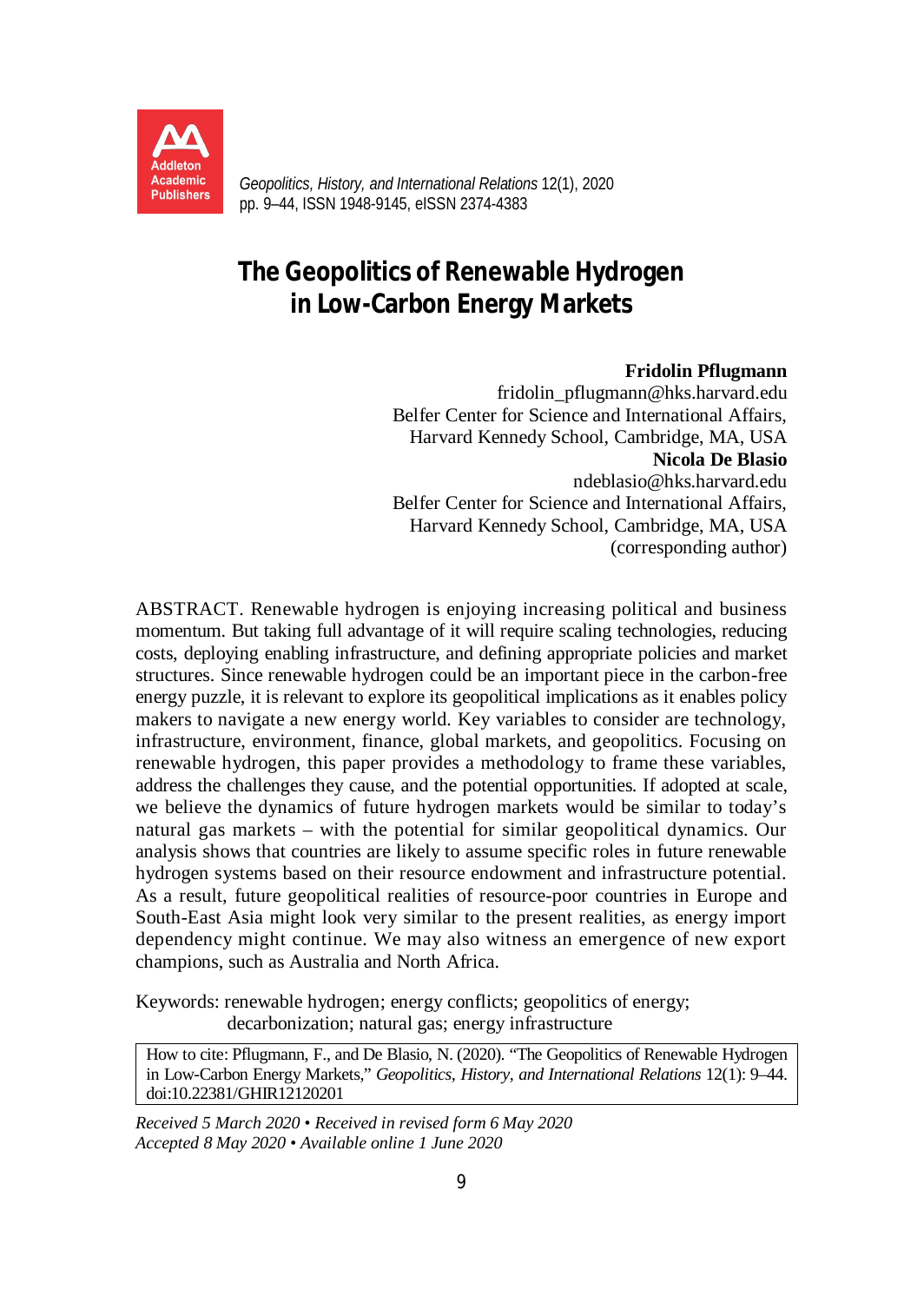### **1. Introduction**

Carbon-rich fuels – coal, petroleum, and natural gas – offer many advantages over other energy sources. They have a superior energy density relative to almost all other fuel sources, they have a wide range of use, and they are relatively easy to transport and to store. Often, they are also relatively inexpensive: particularly when existing infrastructure allows supply to meet demand (De Blasio and Nephew, 2018). At the same time, carbon-rich fuels present significant downsides, particularly related to their impact on environment and climate. These issues, taken in combination with the persistent desire of countries around the world for more stable, more secure energy supplies, have sparked widespread interest in alternative energy sources.

While hydrogen has been a staple in energy and chemical industries for decades, it has recently attracted increasing attention from policy makers and practitioners worldwide as a versatile and sustainable energy carrier that could play a significant role in the transition to a low-carbon economy. Hydrogen had experienced a short-lived wave of enthusiasm in the late 1990s and early 2000s that ended in disillusionment (Ball and Weeda, 2015), but the current trend might prove to be more robust, with a conceivable path toward impacting the long-term future of energy.

As governments become more serious about addressing climate change, it seems the time has finally come for hydrogen to become a major energy alternative to carbon-rich fuels. Thanks to the first universal and legally binding agreement reached at the 2015 United Nations Climate Change Conference in Paris, the traction to implementing environmental policies has increased. However, if the global community intends to stand by its commitment to limit global warming to less than 2°C, carbon emissions must be reduced far beyond what is currently agreed in the Intended Nationally Determined Contributions (United Nations Environment Programme, 2018). Thus, governments must show actions that reach beyond replacing coal with renewable electricity, and all emitting sectors will need to contribute to emission reduction efforts. Renewable hydrogen could play a pivotal role in tackling "hard-to-abate" sectors and in mitigating the shortcomings of renewable energy sources (RES). Due to its versatility, hydrogen is sometimes described as the "missing link" in global decarbonization (van Hulst, 2018). Renewable hydrogen can be used both in mobility and in stationary applications; as a mobility energy carrier, it can power fuel-cell electric vehicles (FCEV) and/or be a feedstock for synthetic fuels. In stationary applications it can be used as a means for storing renewable energy at utility scale but also off grid. Hence providing backup power to buffer RES intermittency and/or serve as a carbon-free heating source.

A prominent example highlighting the non-transient nature of this new hydrogen age is Japan's 2017 pledge to become a "hydrogen society." This endeavor is supported by considerable government investment in technology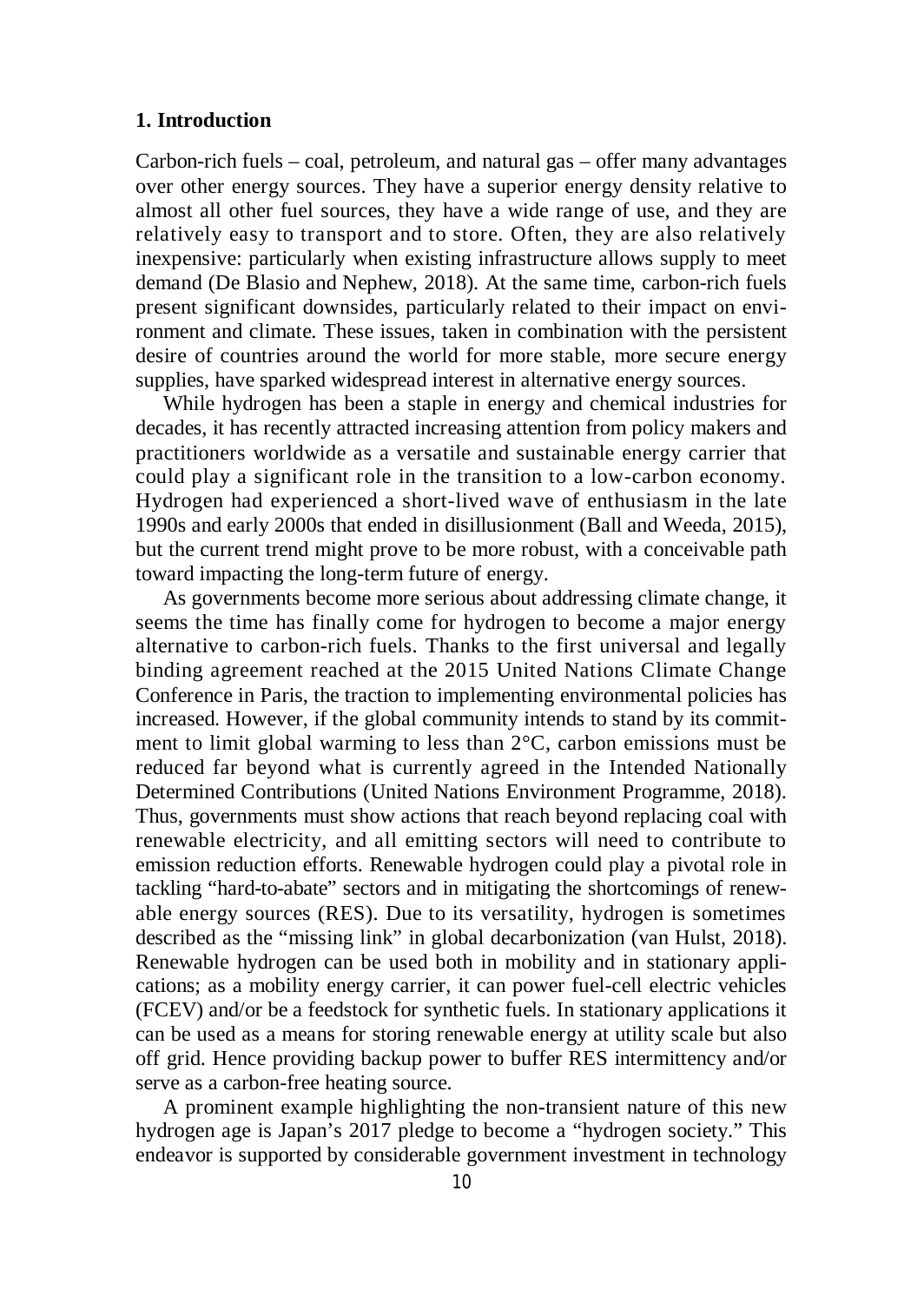and infrastructure development for both stationary and mobility applications (Ministerial Council on Renewable Energy, Hydrogen and Related Issues, 2017). Japan's largest company, Toyota, plays a pivotal role in this plan and in contrast to many other car manufacturers, it began to view hydrogen as a renewable fuel source not requiring customers to change their driving and fuel habits as early as 1992 (NPR, 2019).

In 2019, South Korea released a similar plan for renewable hydrogen integration (Dae-sun and Ha-yan, 2019). In countries such as Australia, New Zealand and Morocco, national hydrogen strategies are currently under development. In the same year, both the International Energy Agency (IEA) and International Renewable Energy Agency (IRENA) published papers on the future of hydrogen, further invigorating the global conversation (IEA, 2019a; IRENA, 2019b).

Most hydrogen is currently produced from fossil fuels, through natural gas cracking or coal gasification. Even if more expensive, various processes exist to produce hydrogen in a carbon-neutral way that contributes to emission reduction targets. In this paper we will focus on electrolysis (the splitting of water into hydrogen and oxygen) using renewable electricity. Hydrogen produced by electrolysis using renewable electricity is from now on referred to as *renewable hydrogen*.

For renewable hydrogen to reach its full potential as a clean energy solution, the international community must tackle several transitional challenges. Technological and economic questions need to be addressed in order to enable large-scale commercialization: industrial-scale production for renewable hydrogen still needs to prove its technological viability while achieving competitive cost levels. Currently renewable hydrogen production is around 2–3 times more expensive than hydrogen production from fossil fuels.<sup>1</sup> However, there are several strategies that could help increase its competitiveness, namely technology improvements, cost reductions along the entire value chain and/or, carbon pricing. Other key obstacles include lack of enabling transportation and distribution infrastructure, established markets and uniform regulations and/or policies. While hydrogen can be blended into existing natural gas grids, country-specific standards and regulation set a cap between 2–10% of the transmitted volume. Upgrades of pipelines and compressor stations would be required to enable the inclusion of higher shares of hydrogen. Similarly, significant investments in hydrogen-fueling infrastructure would be necessary for scaling up adoption in the transportation systems, which would also face competition with EVs. Besides these technological and economic challenges, the use of renewable hydrogen poses significant geopolitical implications.

The transition to low-carbon energy will likely shake up the geopolitical status quo that has governed global energy systems for nearly a century, hence policy makers need to consider the role their country could/should play in a new energy world. Renewables are widely perceived as an opportunity to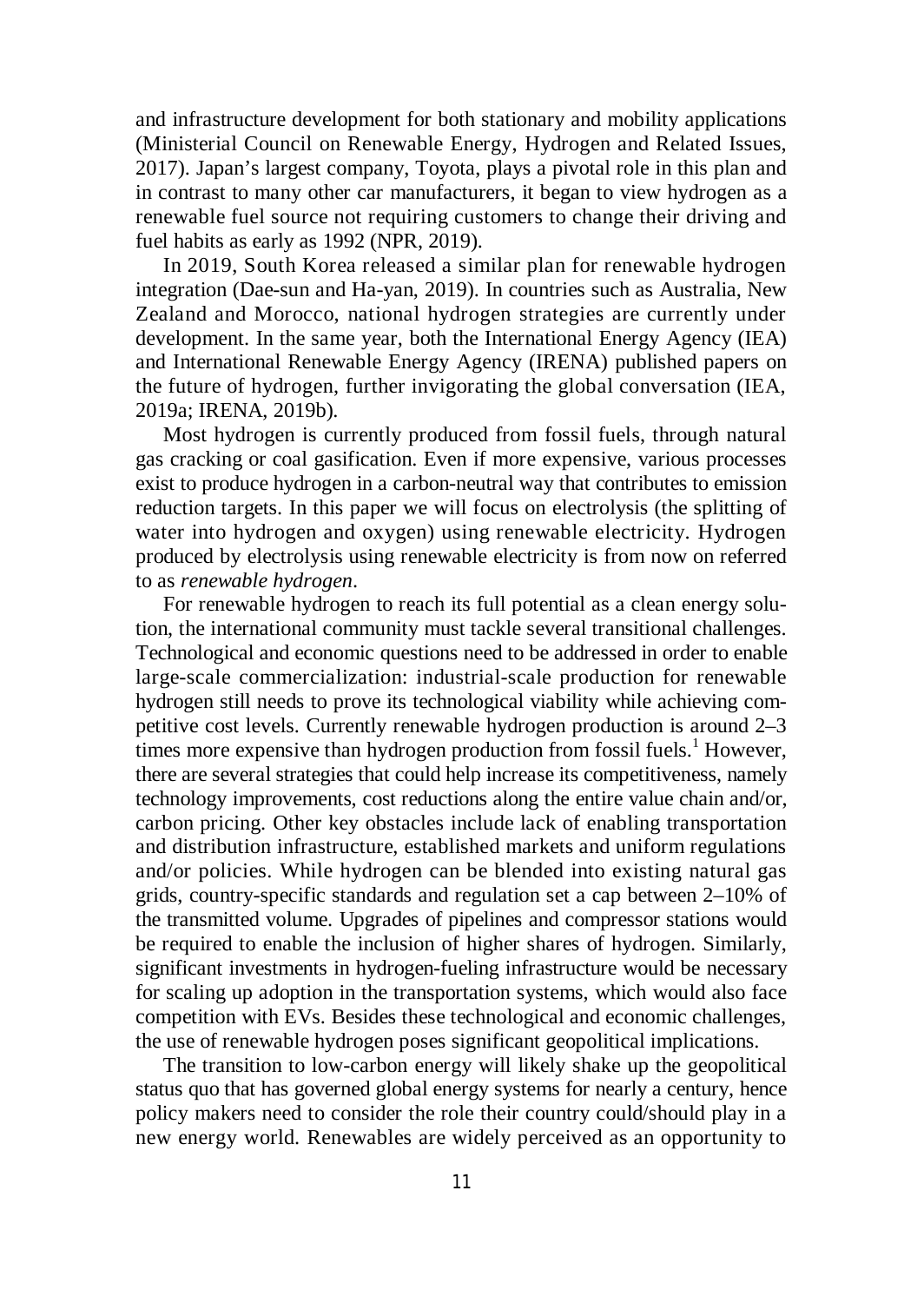break the hegemonies of fossil fuels-rich states and to "democratize" the energy landscape (Casertano, 2012). Virtually all countries have some access to renewable resources (e.g., solar and wind power) and could thus ideally substitute foreign supply with local resources. In the case of renewable hydrogen, whether resources will be as concentrated as today's oil and gas supply or decentralized like renewables is strongly related to future market structures, technology and enabling infrastructure availability. Our analysis shows that the role countries are likely to assume in future renewable hydrogen systems will be based on their resource endowment and infrastructure potential. As a result, the geopolitical realities of resource-poor countries in Europe and South-East Asia might look very similar to the present realities, as energy import dependencies may continue also for renewable hydrogen.

Furthermore, the potential impact of interruptions in hydrogen supply depends on how global the market will develop. If liquification and shipping across several thousands of kilometers became cost competitive, interruptions of supply in one part of the world could have impact on global prices. However, it seems plausible that hydrogen, similar to natural gas, will initially flourish in regional markets.

Our study explores the overarching question of whether a low carbon energy world would enable a more uniform access to energy, or if old dependencies perpetuate while new ones emerge. As hydrogen could play an important role in the carbon-free energy puzzle, it is key to understand how the geopolitics of hydrogen would look like, if adopted at scale. Hence, these considerations raise the following question: what are the potential geopolitical and market implications of renewable hydrogen? In other words: how might renewable hydrogen influence energy-related inter-nation relationships? We believe a deeper understanding of these nascent dynamics is needed so that policy makers and investors can better navigate the challenges and opportunities of a low carbon economy without falling into the traps and inefficiencies of the past. Furthermore, our work aims to provide stakeholders the means to take informed decisions on policy instruments, technology innovation funding, and long-term investments in energy infrastructure.

This paper is structured as follows: section 2 provides an overview of existing literature. Section 3 introduces the envisioned scenario. Section 4 provides an overview of renewable hydrogen production, applications and market potential. Section 5 reviews renewable hydrogen production and transportation costs. In section 6 the map of renewable hydrogen is drawn. Section 7 analyzes the geopolitical implications of future renewable hydrogen markets. Section 8 addresses policy and commercial options. Section 9 concludes this paper by highlighting the key insights and outlining options for further analyses.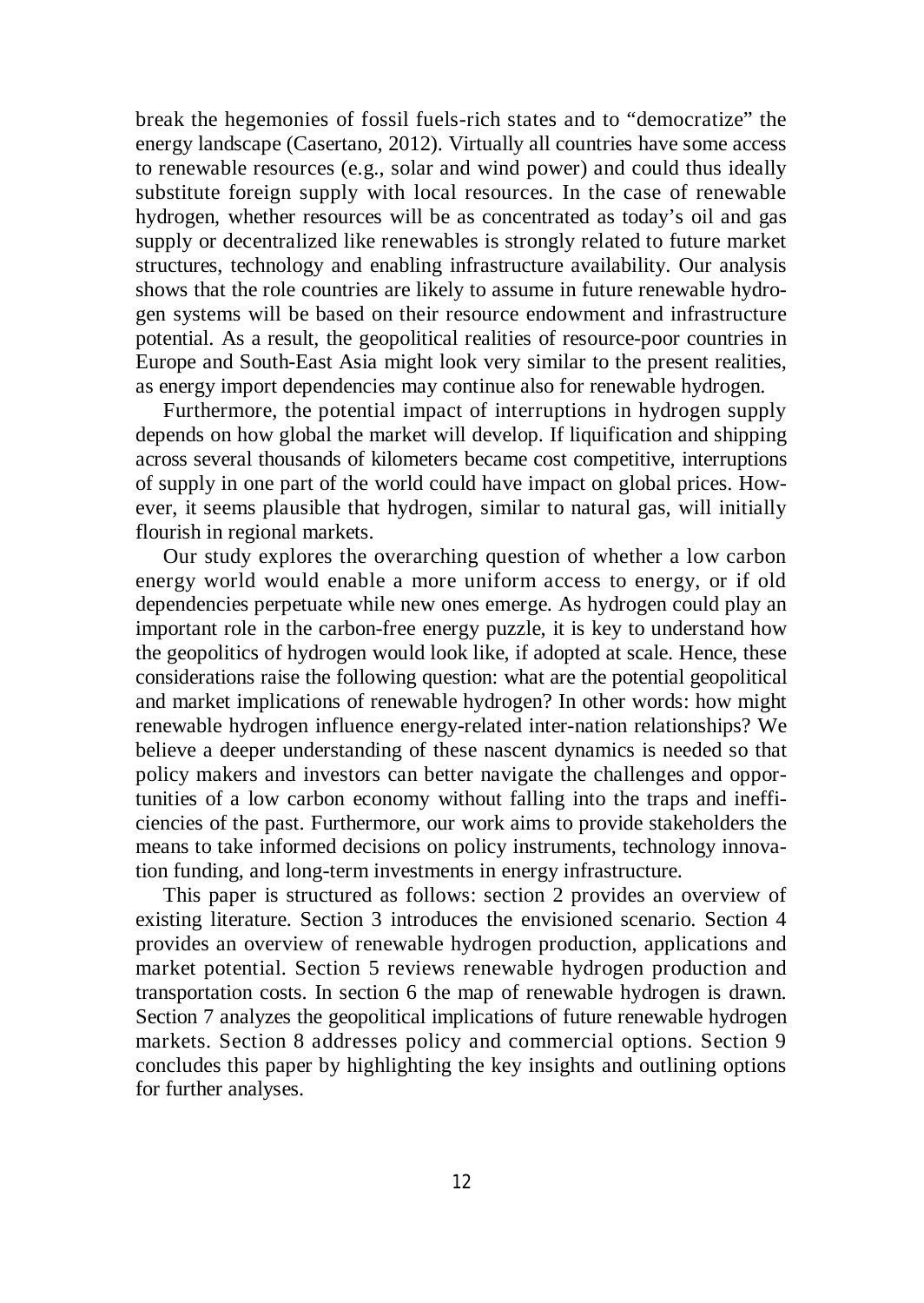#### **2. Literature Review**

Academic literature on the geopolitics of energy is mainly rooted in the field of International Relations and focuses predominately on fossil fuels and their vital importance for the economic prosperity and energy security of a country (Yergin, 1988). Furthermore, since fossil fuels are unevenly distributed, research has extensively addressed global import dependences and potential threats deriving from supply disruptions (Toft, 2011; Kaijser and Högselius, 2019).

Research on the geopolitics of renewable energy has re-emerged only in recent years and mainly consists of "grey" literature, i.e. working papers, reports, and dissertations. As for the academic literature, Criekemans (2011) discusses whether the geopolitics of renewable energy differ from those of conventional energy and points out the similarities among the two as control over energy infrastructure (pipelines in the case of conventional energy, power lines in the case of renewable energy) strengthens a country's geopolitical power in both "energy worlds." Criekemans also argues that a more decentralized resource distribution might also lead to a multipolar world, in which influence is more equally spread across the globe. According to Paltsev (2016), while more equally distributed renewable resources could make supply-side geopolitics less influential, new centers of global power are expected to emerge as influence shifts to developers of carbon-free solutions. Several recent studies further elaborate on the impact of the energy transition on the relationships between countries and associated power structures (Criekemans, 2019; IRENA, 2019a). A comprehensive overview of research on renewable energy and geopolitics can also be found in Vakulchuk et al. (2020).

While this literature is key to understand how the transition to low-carbon technologies might affect energy geopolitics, the role renewable hydrogen could play and how it could affect these nascent dynamics remains widely unexplored. Existing literature on renewable hydrogen focuses mainly on technological innovation (Kuang et al., 2019), economic viability and sitespecific cases (Ozturk and Dincer, 2020), as well as its potential for longterm energy storage (Colbertaldo et al., 2019). While these studies are highly relevant to better understand adoption pathways, for policy makers and investors it is also important to understand what energy markets and geopolitics would look like if renewable hydrogen were to be adopted at scale. Recent publications by the IEA (2019a) and IRENA (2019b) address some of these implications, invigorating the global conversation, yet a comprehensive analysis of market structure and geopolitical implications of renewable hydrogen deployment at scale is currently lacking.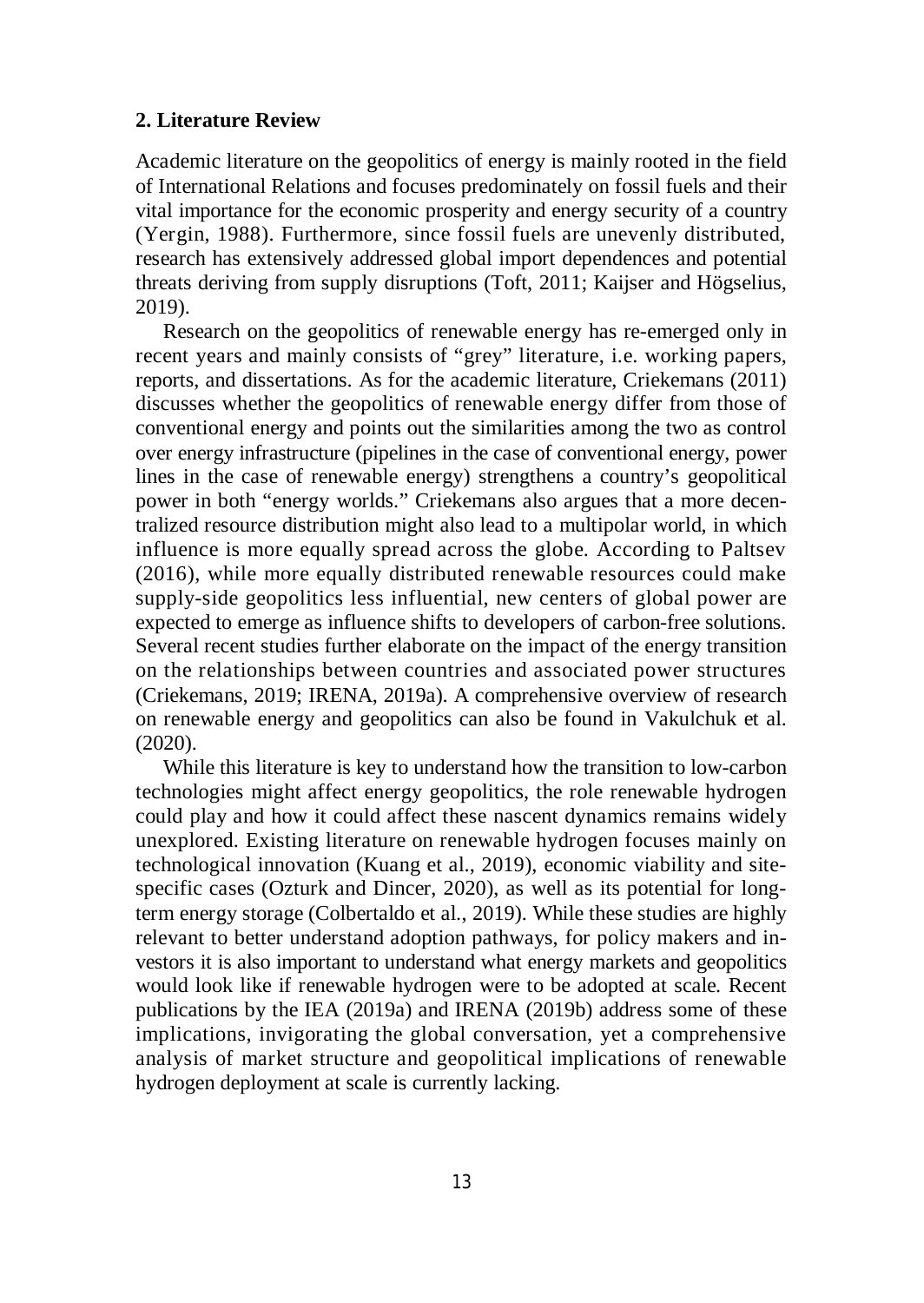### **3. The Scenario: A World Powered by Renewable Energy**

This paper explores the general principles of how hydrogen may reshape the structure of global energy markets and the geopolitical game between countries; to do so we propose an analytical framework (see section 6), using renewable hydrogen as our case study. This framework can then be easily applied to other technologies, contexts, and/or transition pathways. In other words, our goal is to develop a useful tool to address "what if?" analyses on the opportunities and/or challenges facing the adoption of hydrogen at scale.

Renewable hydrogen could play a key part in decarbonizing our energy systems because it offers a pathway towards meeting climate and pollution goals while avoiding reliance on imported fuels and opening new avenues for developing clean technology manufactured goods. Technology innovation and policy are key transitional variables in accelerating the adoption of renewable hydrogen on a global scale.

Like the development and deployment of other low carbon technologies, a renewable hydrogen transition will be gradual. Initial R&D efforts are generally followed by first movers trying to leverage opportunities for site specific applications, followed by production and infrastructure deployment at scale. Various transition pathways and speeds can be envisioned and are likely to depend on the industrial sector being considered and might occur in parallel and/or sequence as a function of technology innovation. For instance, stationary applications in the power sector might adopt renewable hydrogen earlier than mobile applications in the transportation sector, but technological learning curves in the former could catalyze an accelerated deployment in the later. Regardless of the scenario and/or the transition pathway considered, a combination of a sharp decline in production costs – spurred by technology innovation – together with strong policy support (e.g., carbon pricing) for the deep decarbonization of the energy systems will be required to drive adoption at scale.

To showcase the proposed analytical framework, we envision a low carbon energy world powered by renewable energy sources.<sup>2</sup> We assume that renewable hydrogen will be widely adopted as a result of technology innovation and active national decarbonization policies and hence a relevant component of a low-carbon energy world. According to IRENA, more than 50 countries have already committed to some form of 100% renewable energy targets (IRENA coalition for action, 2019). For instance, the European Commission published its long-term vision to achieve climate neutrality by 2050 (European Commission, 2019).

For the sake of our analysis we establish three key premises:

• First, we envision future energy systems, in which renewable hydrogen will capture a considerable part of energy demand (around 10%). Hence, we assume that either not all applications can be directly electrified or that the use of renewable hydrogen for decarbonization is more cost-efficient, or both.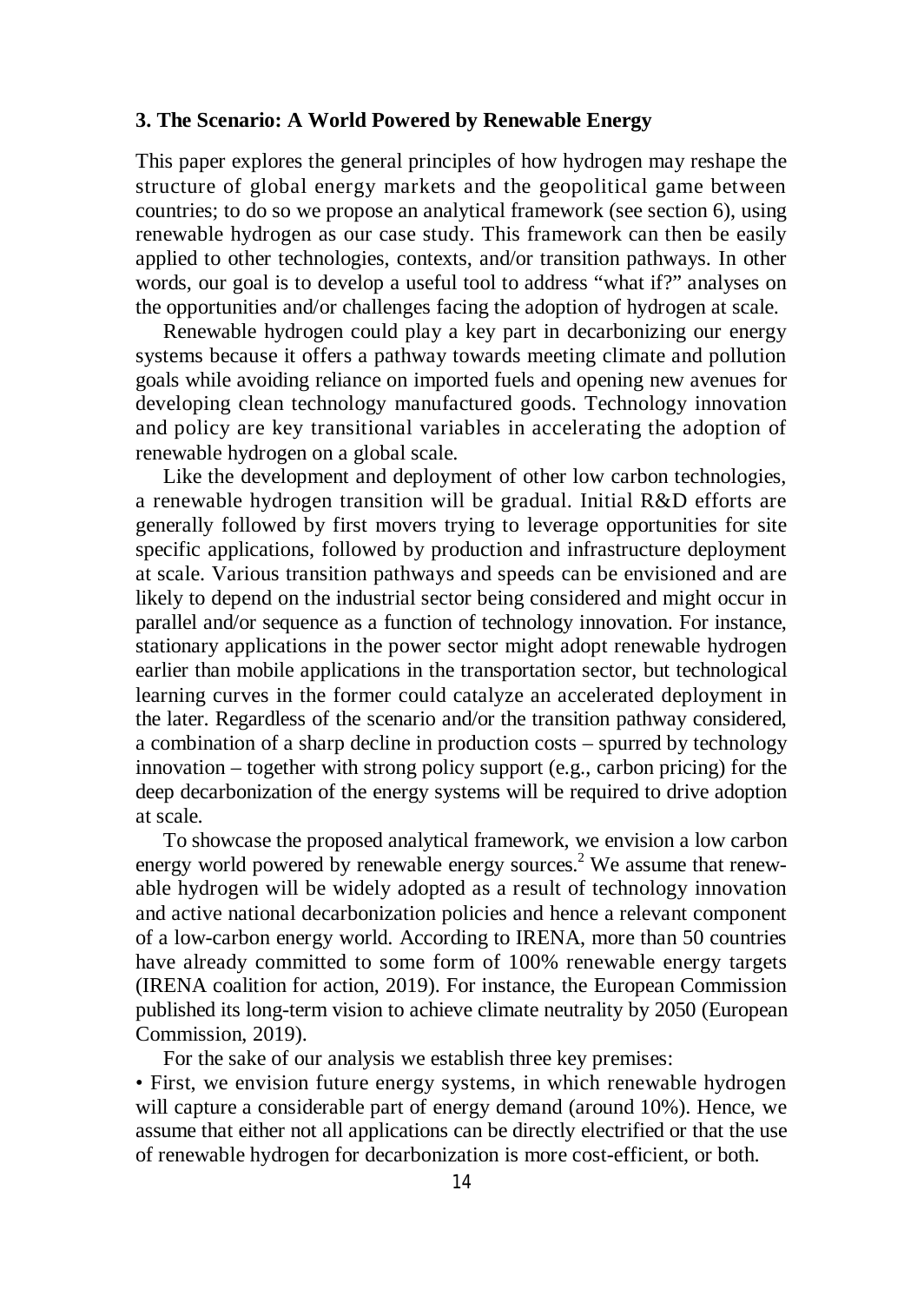• Second, we assume that among all renewable energy sources, solar and wind power will become dominant sources due to their large-scale potential and favorable cost structures. Hence, these two energy sources will be primarily used for renewable hydrogen production in our scenario; even if also nuclear could play a role.

• Third, we assume that public acceptance for alternative, carbon-free hydrogen production processes is at present limited. While as mentioned, nuclear power could play a role, economic, public, and safety concerns are limiting its development and deployment. Furthermore, in a global low-carbon economy carbon capture and storage (CCS) will also need to play a role but this goes beyond the scope of our analysis.

### **4. The Hydrogen Molecule: Production, Applications and Market Potential**

While hydrogen has been a staple in the energy and chemical industries for decades, it has recently attracted increasing attention from policy makers and practitioners worldwide as a versatile and sustainable energy carrier that could play a significant role in the transition to a low-carbon economy.

In this capacity, hydrogen is being pursued for both stationary and mobility applications as:

• A means to store renewable energy

• A fuel in stationary fuel cell systems for buildings, backup power, and/or distributed generation

• A sustainable mobility energy carrier, namely for fuel-cell electric vehicles (FCEVs).

Hydrogen is the most abundant element in the solar system, and stars such as our sun consist mostly of hydrogen. On earth, hydrogen naturally occurs only in compound form with other elements in gases, liquids, or solids, and hence it must be produced through one of several processes: thermo-chemical conversion, biochemical conversion, or electrolysis (water splitting).

Today, fossil fuels are the primary source for hydrogen production and Steam Methane Reforming (SMR) using natural gas is the dominant process. Electrolysis, which is considerably more costly, currently accounts for less than 3% of global hydrogen production (IEA, 2019a). We assume that, in the future, hydrogen production from electrolysis will rise significantly if surplus electricity from renewables and/or nuclear will become increasingly available and production costs decrease.

#### **4.1 Renewable hydrogen production by electrolysis**

In this process, electricity is used to split water into hydrogen and oxygen. The required electricity can be provided by any energy source, but to be fully carbon-free, renewable energy such as solar or wind power is essential. In most countries, the current electricity mix is not purely renewable; therefore,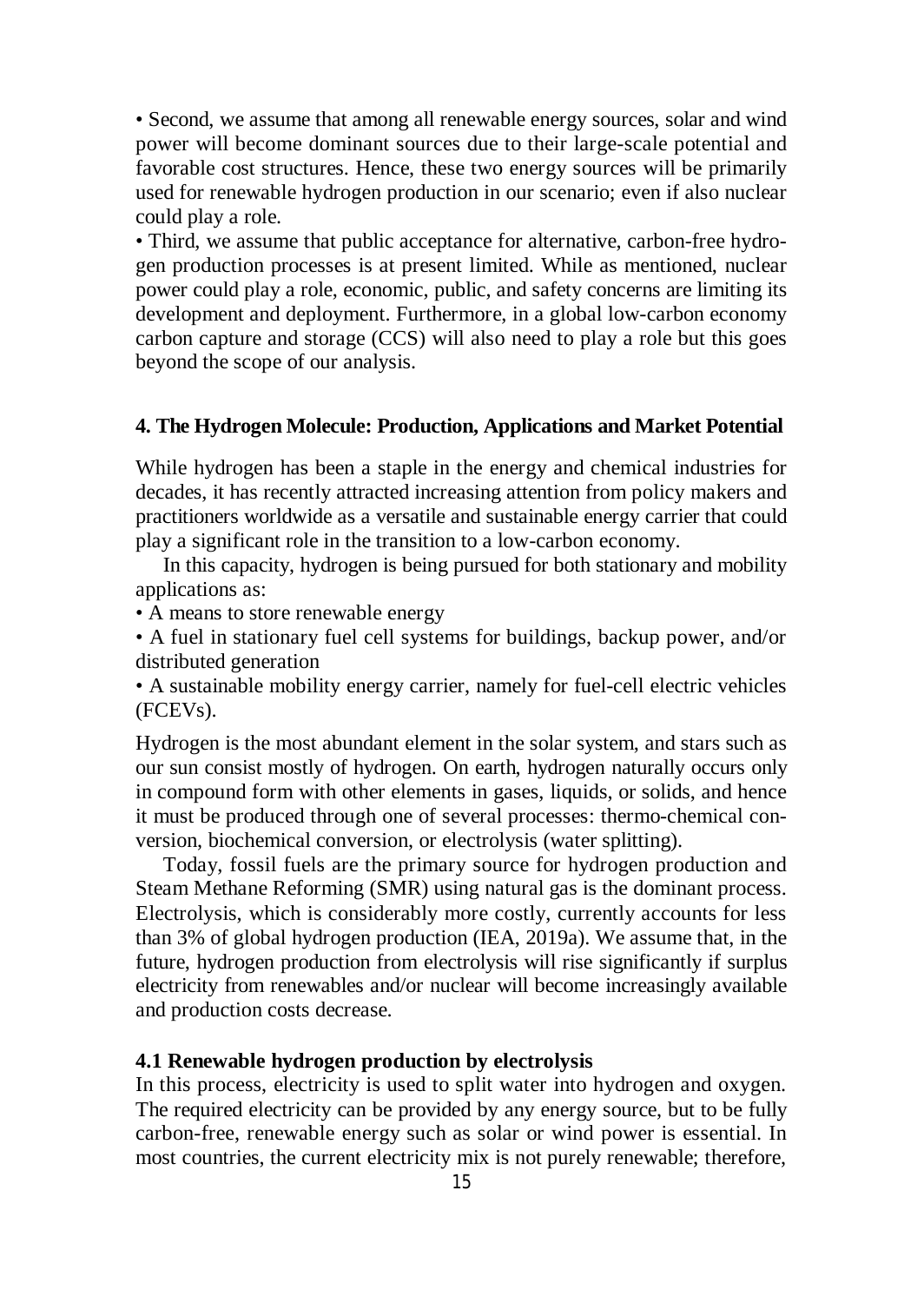electrolysis using grid electricity fails to fully eliminate carbon from the process (U.S. Department of Energy). The direct coupling of renewable generation assets and electrolysis facilities could circumvent this issue, but at the same time would limit electrolysis utilization times. In comparison to hydrogen production from natural gas (mainly SMR), existing water electrolysis plants operate at smaller scales  $(<5$  Megawatt<sub>el</sub>). Besides electricity, freshwater is a key resource: to produce 1 kg of hydrogen, nine times the amount of freshwater is necessary, i.e. nine liters.

Strategic investments in desalination capacity would be key to address water scarcity issues. On the other hand, operating electrolysis directly with sea water is complicated by its high salinity, as salt leads to electrode corrosion. However, researchers from Stanford and other universities recently developed a coating that could make seawater electrolysis viable (Kuang et al., 2019). This emerging technology is particularly relevant for Middle Eastern countries that possess rich renewable resources yet are freshwater constrained.

#### *Synthetic hydrocarbons*

Hydrogen can be combined with carbon dioxide to form synthetic hydrocarbons (e.g., synthetic methane), or synthetic liquid fuels (e.g., synthetic gasoline or jet fuel). The needed carbon dioxide can be supplied from carbon-emitting power plants or industrial facilities; alternatively, it can be captured directly from the atmosphere.

The main benefit of synthetic hydrocarbons is their integrational capacity in the existing energy infrastructure. For instance, synthetic methane can be stored and transported through existing natural gas systems. However, both alternatives have disadvantages.  $CO<sub>2</sub>$  capture from power plants and industrial facilities is not carbon neutral, as carbon emissions are regardless ultimately released into the atmosphere. Direct capture from the atmosphere is highly energy-intensive – and thus costly – due to carbon dioxide's low atmospheric concentration. Furthermore, low overall efficiency increases production costs.

#### **4.2 Areas of Application**

It is clear that hydrogen could play an integral role in decarbonization as a versatile fuel and effective energy carrier. Yet the pathways to enacting these major global transitions have yet to be developed, leaving it unclear to experts whether direct electrification or low-carbon fuels such as hydrogen will dominate the markets of tomorrow.

While the energy transition has started in the **power sector** and its transition paths are clearly visible, all other carbon-emitting sectors – mobility, buildings (heat and cooling), industry and agriculture – must find further ways to substantially reduce emissions. On a global level, the largest potential for renewable generation exists in solar and wind power (Criekemans, 2011). However, several countries also hold significant potential for hydro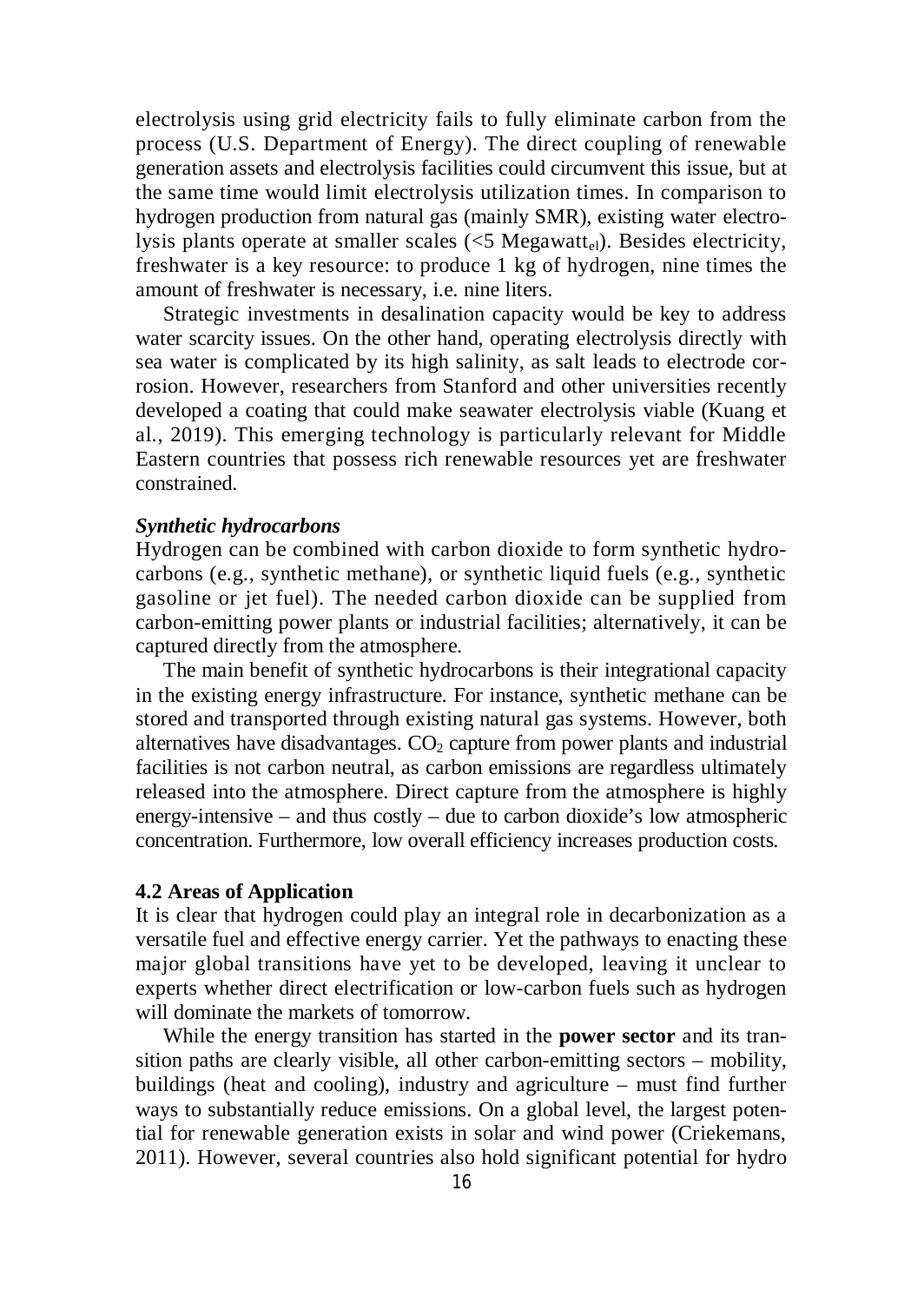generation (e.g., Brazil and Norway). Since 2000, the installed renewable capacity has tripled worldwide (IRENA, 2019c), and in 2015, global capacity additions of renewables overtook conventional power generation technologies for the first time (IEA, 2016).

A key challenge in the transition to renewables is their intermittent nature. A high-renewable electricity system needs to be flexible enough to withstand situations in which a significantly higher amount of electricity is generated than required and, more importantly, situations in which renewables are unable to meet required demand. While several flexibility options exist, storage applications are the most straightforward. Hydrogen can be stored in large quantities for extended periods of time at a lower cost than electricity, $3$ and hence well-suited to balance fluctuations in renewable generation.

Countries relying on natural gas could use existing infrastructure for largescale hydrogen storage and/or partly replacing natural gas. Initially, hydrogen could be directly injected into gas grids between 2–10% of the transmitted volume depending on country-specific standards and regulation. Higher concentrations (up to 20%) would require infrastructure upgrades, especially to pipeline monitoring and integrity management practices – because of hydrogen's corrosive and embrittlement effect on some metals (Quarton et al., 2018; DNV GL, 2018a; Odgen et al., 2018). Alternatively, synthetic methane could be used as a drop-in substitute.

In the **mobility sector,** hydrogen has various application pathways. In the light-duty vehicles/passenger car market, two technologies currently compete: battery electric vehicles (BEVs) and fuel-cell electric (FCEVs) vehicles. BEVs rely on electric batteries for power, while FCEVs utilize hydrogen. To date, most car manufacturers have invested in BEVs, including Tesla, Volkswagen, and Renault. However, especially in Japan and South Korea, several car makers are developing FCEVs. BEVs are commonly projected to capture most of the carbon-free light vehicles market, primarily because ownership costs are lower in the foreseeable future. Charging infrastructure for hydrogenpowered vehicles is also lacking, while BEVs can be charged at various power grid access points (Little, 2017).

For heavy-duty vehicles, hydrogen is likely to play a larger role due to longstanding issues with battery systems in this sector. Large battery stacks are required to power heavy vehicles over long distances; in addition, recharging large stacks requires several hours,<sup>4</sup> while refueling with hydrogen could be performed within minutes. As utilization is a key performance driver, a short recharge time is a key purchasing criterion. Unless the entire stack of batteries could be easily and cost-effectively replaced instead of recharging (which on the other hand would raise liability and/or insurance issues), hydrogen may remain ahead of its competition.<sup>5</sup>

Nevertheless, both technologies are currently being developed for the truck segment, such as the electric Tesla's Semi and the Kenworth/Toyota fuel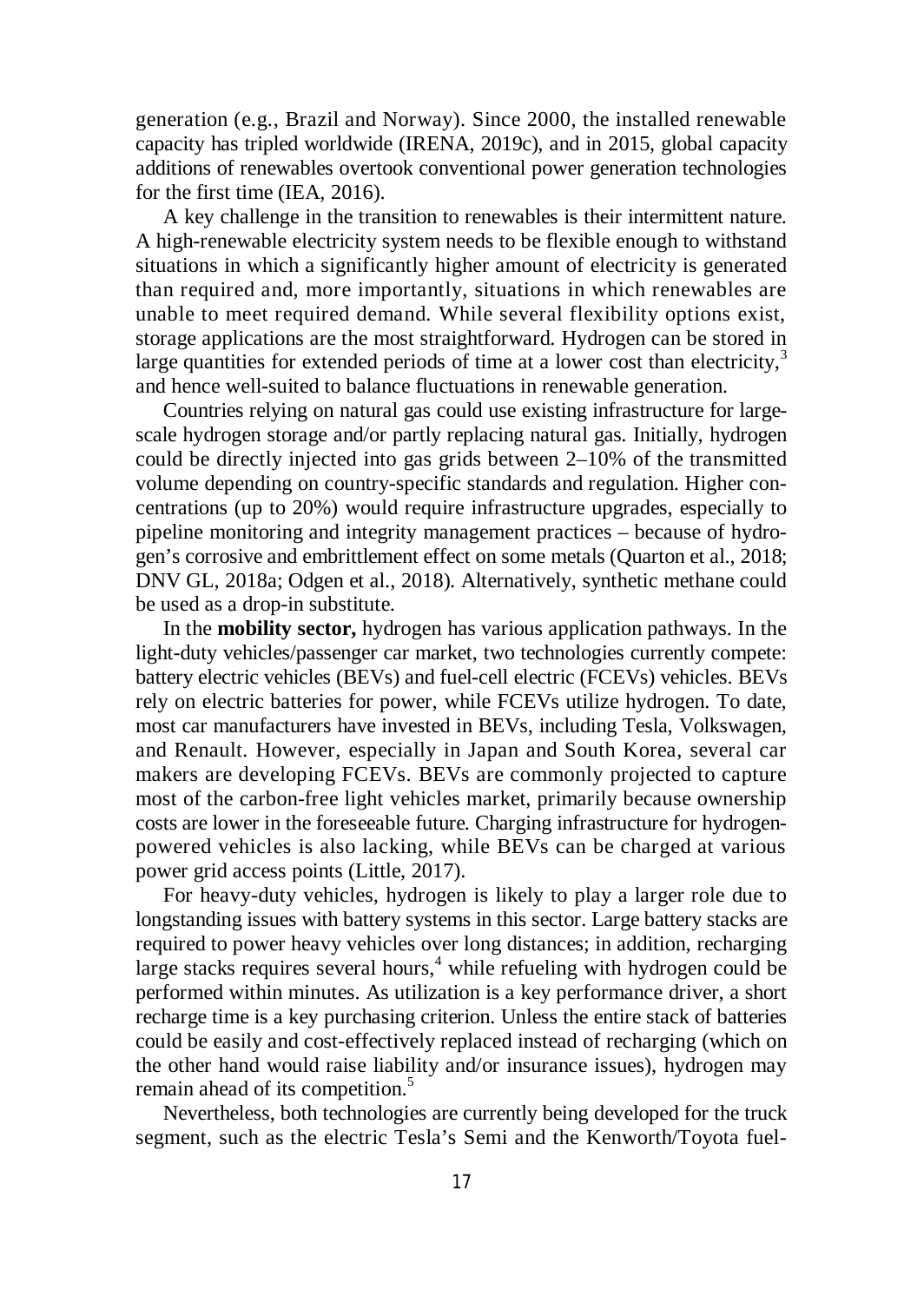cell electric truck. For similar reasons, decarbonization of air and marine transport will likely need to rely on hydrogen and derived synthetic hydrocarbons or biofuels (Züttel, 2010).

Within the **building (heating and cooling) sector**, hydrogen could be used in fuel cells to generate heat (and electricity). Japan and South Korea have programs for residential combined heat and power (CHP) fuel-cells; in the United States, larger fuel cells are present in the commercial heat market (Dodds et al., 2015). Furthermore, synthetic methane, based on renewable hydrogen, could replace natural gas in existing gas heating with the possibility of leveraging existing transmission and combustion infrastructure and thus avoid expensive replacements. Natural gas is a common heat source in regions with large seasonal temperature differences, such as northern Europe, Russia, and parts of the U.S. For moderate-climate areas direct electrification alternatives, such as electric radiators or heat pumps, are more suitable.

In the **industry sector** (including mining, manufacturing and construction), hydrogen could play a dual role as a feedstock in chemical processes or high-temperature heat generation. The most straightforward use of hydrogen as a chemical feedstock is in ammonia production. Hydrogen could also be utilized in new steel manufacturing techniques, i.e. direct-reduced iron (Ramachandran and Menon, 1998).



**Figure 1** Hydrogen potential by market share in 2050, %, exajoules

1% of total annual growth in hydrogen and variable renewable-power demand <sup>2</sup>For aviation and freight ship

<sup>3</sup>Carbon capture and utilization: % of total methanol, olefin, and benzene, toluene, and xylene (BTX) production using olefins and captured carbon.

#### Source: McKinsey (2017).

For industrial heating, hydrogen-fueled furnaces could provide medium-tohigh-temperature heat  $(>400^{\circ}C)$ , which is otherwise hard to decarbonize. Hydrogen could thus complement direct electrification such as heat pumps and electric heaters, which are more suitable for low-temperature heat up to 400°C. Hydrogen combustion is likely to fit better to the existing industrial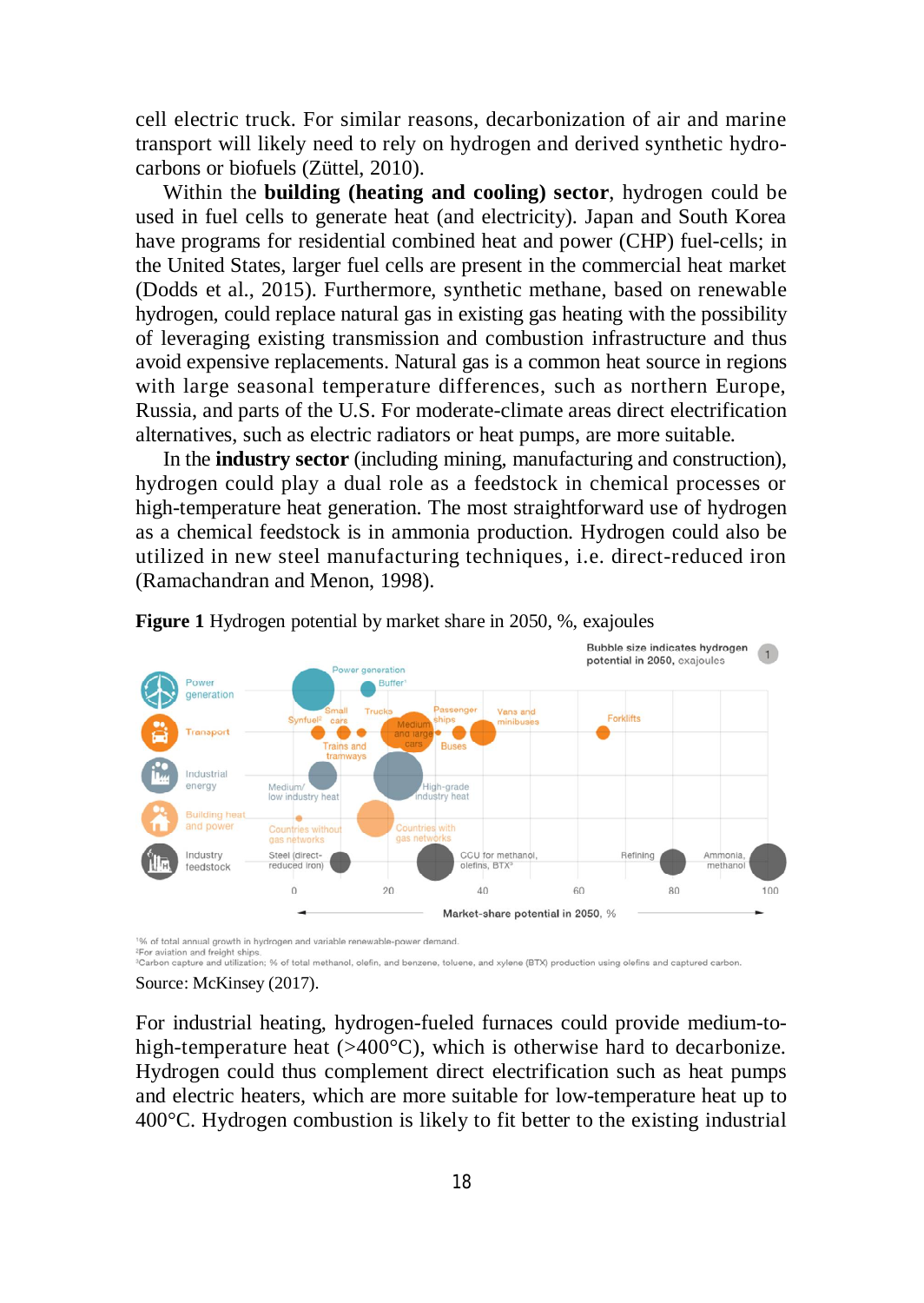process design and hence could be a more efficient route for decarbonization than electrification (Hydrogen Council, 2017).

#### **4.3 Market potential**

The role hydrogen will play in each sector is still uncertain. McKinsey (Figure 1) provides an overview of the market share hydrogen could capture by 2050 across sectors. It is highly probable that hydrogen will spike particularly as an industrial feedstock; as a high-temperature combustion fuel; and as an energy carrier in heavy transport applications.

Estimates on annual demand for hydrogen by 2050 vary widely among reports. The Hydrogen Council study estimates global demand at approximately 78 EJ, which would equate to around 14% of the world's total energy demand. Studies by BNEF (2019) and DNV GL (2018b) are more conservative, with estimates hovering between 5 and 39 EJ annually. Shell (2018) predicts that the hydrogen market will not grow considerably before 2050. In 2100 the hydrogen market is expected to reach 69 EJ equating to about half of the current global demand for natural gas. Table 1 provides a comparison of the various estimates.

|                                                                                | <b>Study</b>                  | <b>Estimated annual</b><br>demand (in EJ) | <b>Remarks</b>                                                                                                                                   |  |  |  |  |
|--------------------------------------------------------------------------------|-------------------------------|-------------------------------------------|--------------------------------------------------------------------------------------------------------------------------------------------------|--|--|--|--|
| Hydrogen<br>demand in<br>2050                                                  | Hydrogen<br>Council<br>(2017) | 78                                        | Driven mainly by transportation<br>(22 EJ) and industrial energy (16 EJ)                                                                         |  |  |  |  |
|                                                                                | <b>BNEF</b> (2019)            | $5 - 39$                                  | Estimates reflect conservative<br>and optimistic scenarios<br>Industrial feedstock accounts for<br>more than 40% of demand in all<br>scenarios   |  |  |  |  |
|                                                                                | DNV GL<br>(2018b)             | $15 - 39$                                 |                                                                                                                                                  |  |  |  |  |
|                                                                                | Shell (2018)                  | 9                                         | Market only grows considerably after<br>2050 reaching 69 ET in 2100 (mainly<br>driven by road transport, as well as<br>heavy and light industry) |  |  |  |  |
| For comparison: Current annual demand for                                      |                               |                                           |                                                                                                                                                  |  |  |  |  |
| Hydrogen                                                                       | IEA (2019a)                   | $9 - 11$                                  | Global annual demand 2018 <sup>6</sup>                                                                                                           |  |  |  |  |
| Oil                                                                            | BP (2019)                     | 195                                       | Global primary consumption 2018                                                                                                                  |  |  |  |  |
| Natural gas                                                                    | BP (2019)                     | 139                                       | Global primary consumption 2018                                                                                                                  |  |  |  |  |
| $Source: Hydrogen Council (2017) RNEE (2019)$<br>$DNW$ GI (2018b) Shell (2018) |                               |                                           |                                                                                                                                                  |  |  |  |  |

**Table 1** Estimated annual demand for hydrogen in 2050

(drogen Council (2017), BNEF (2019), DNV GL (2018b), Shell (2018), IEA (2019a), BP (2019).

### **5. Production Cost of Renewable Hydrogen**

Renewable hydrogen is not yet cost-competitive with fossil-fuel based production. Depending on local prices of natural gas and coal, current production costs range from 1 to 2.5 USD/kg $H_2$ . In comparison, renewable hydrogen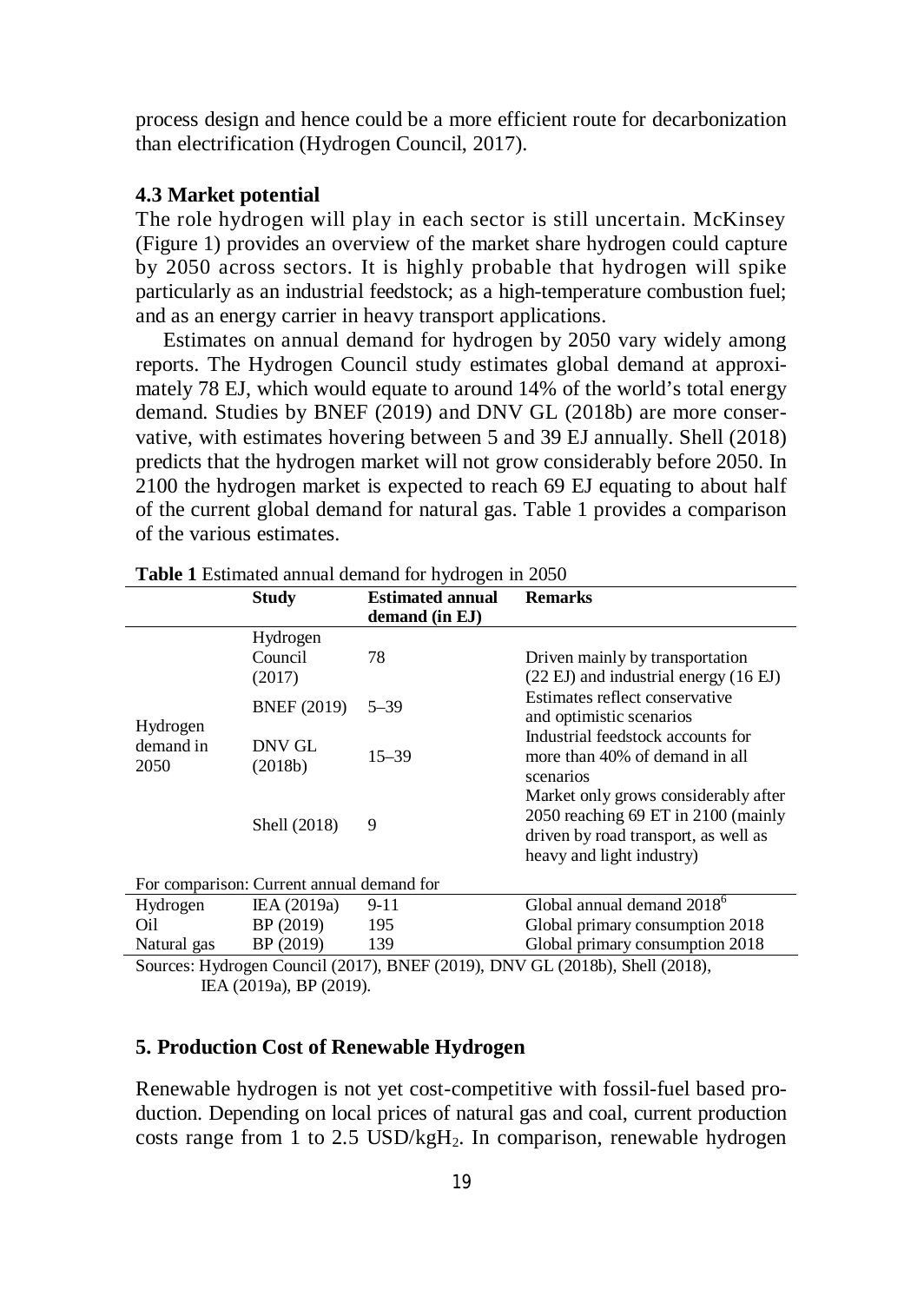costs range from 2.5 to 6.8  $USD/kgH_2$ .<sup>7</sup> However, significant renewable hydrogen production cost reductions and implementation of carbon pricing policies<sup>8</sup> could drive its competitiveness.

The production cost of renewable hydrogen is driven by three primary factors: electricity prices, capital expenditure for electrolysis units, and operating costs. If hydrogen is not immediately used at its production location, costs for storage, transportation and distribution would also need to be taken into consideration.

Technology innovation and economies of mass production have resulted in a sharp decline in the costs for solar and wind generated electricity over the past decade. For example, solar module costs fell by about 90 percent between 2009 and end of 2018 (IRENA, 2019d), while cumulative installations soared from 22.8 gigawatt to 480.6 gigawatt. Similar dynamics are expected to drive down also electrolysis costs, due to the decline in CAPEX, improved lifetime and greater efficiency.

Even if renewable hydrogen production costs are expected to sharply decline, these costs will still significantly differ among countries. The main cost component of electrolysis is the electricity cost, which is a function of RES load factors, or in other words operating hours. As full load operating hours vary greatly geographically based on solar radiation and wind speeds, so does the resulting cost of electricity. Figures 2 and 3 depict the differences in solar irradiance and wind speed around the world. For example, while most solar plants in Germany operate between 800 and 1,050 full load hours, Morocco's solar plants can generate between 1,400 and 1,750 full load hours with consequences for electricity costs (Pietzcker et al., 2014). Due to these geographical differences, it may be more cost-efficient for some countries to import renewable hydrogen rather than to produce it domestically, inducing transportation cost considerations, while also raising geopolitical issues.<sup>9</sup>





Source: Vaisala (2019).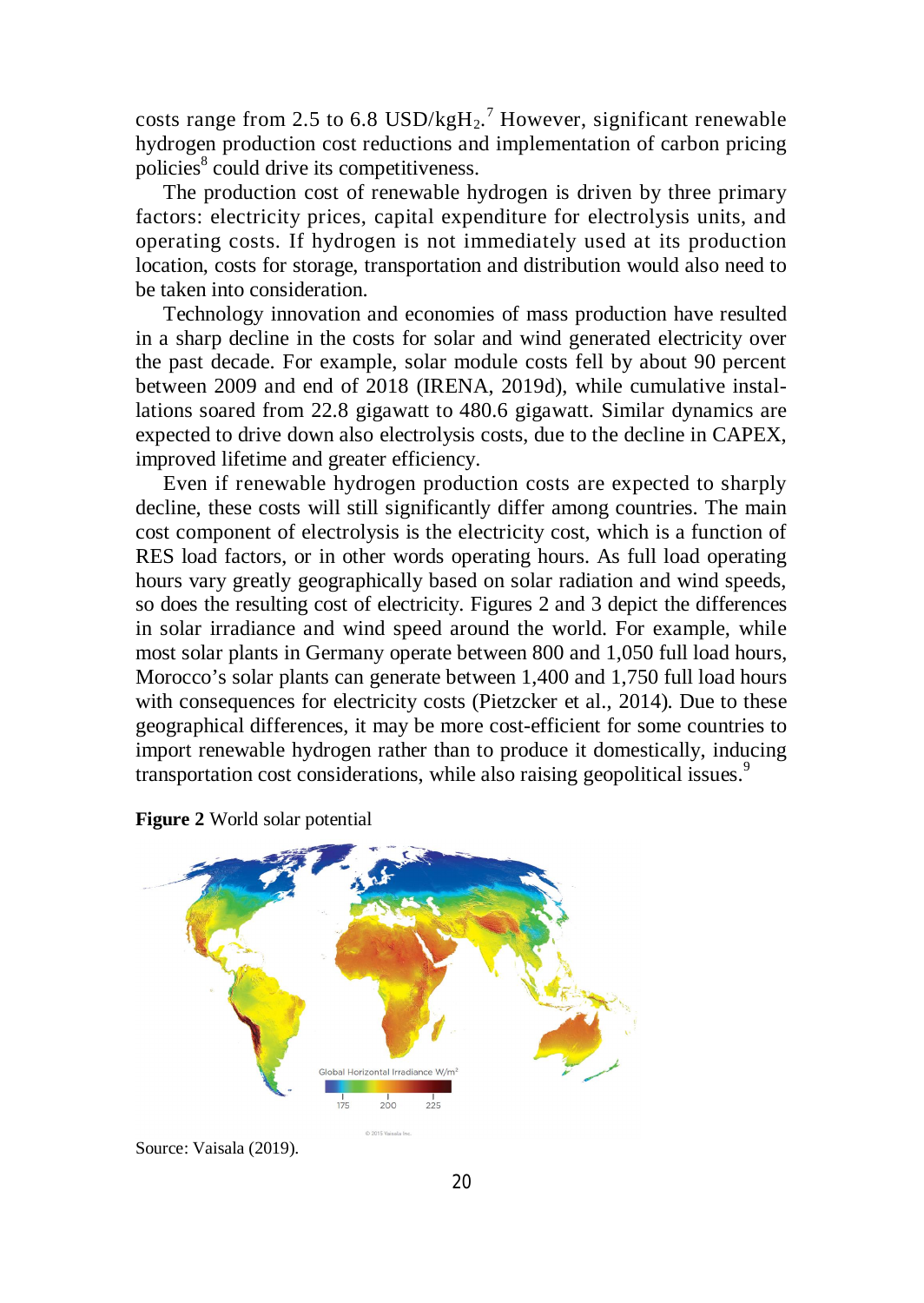**Figure 3** World wind potential



Source: Vaisala (2019).

Hydrogen can be transported by either pipelines or ships. Pipelines allow the transport of hydrogen in its gaseous form, but capital costs are high since they are a linear function of the pipeline length, hence making shipping the more cost-competitive option for distances beyond 1,500 kilometers (IEA, 2019a).

When using ships hydrogen must be either liquified or converted into hydrogen-based fuels and/or feedstocks. With existing technology, liquefication costs hover at around 1 USD/kg. Shipping liquified hydrogen is additionally expensive due to the high capital cost of the ships themselves and associated hydrogen boil-off during transport.<sup>10</sup> As of today, there are no liquified hydrogen ships in operation.

Due to its higher hydrogen content, ease of transportation, existing infrastructure and established international trade routes ammonia could present a valid and economic alternative to liquified hydrogen. Ammonia production costs would need to be taken into consideration together with any reconversion costs to hydrogen, if ammonia could not directly be used as fuel in ammonia fuel cells and/or in ammonia-fired power plants. These complexities underline the stark need of a detailed comparison of shipping and production costs on a case-by-case basis.

The IEA analysis below shows that for Japan and the European Union (EU), importing renewable hydrogen could be a cost-competitive replacement for domestic production as early as 2030, assuming production cost reduc $tions<sup>11</sup>$  and deployment of enabling infrastructure (see Figure 4). In practice, the cost advantage of importing hydrogen might shrink due to price markups by the exporter. Production costs in exporting countries could fall even further due to lower wages and cheaper building materials. Furthermore, manufacturers could potentially lessen transportation costs by upgrading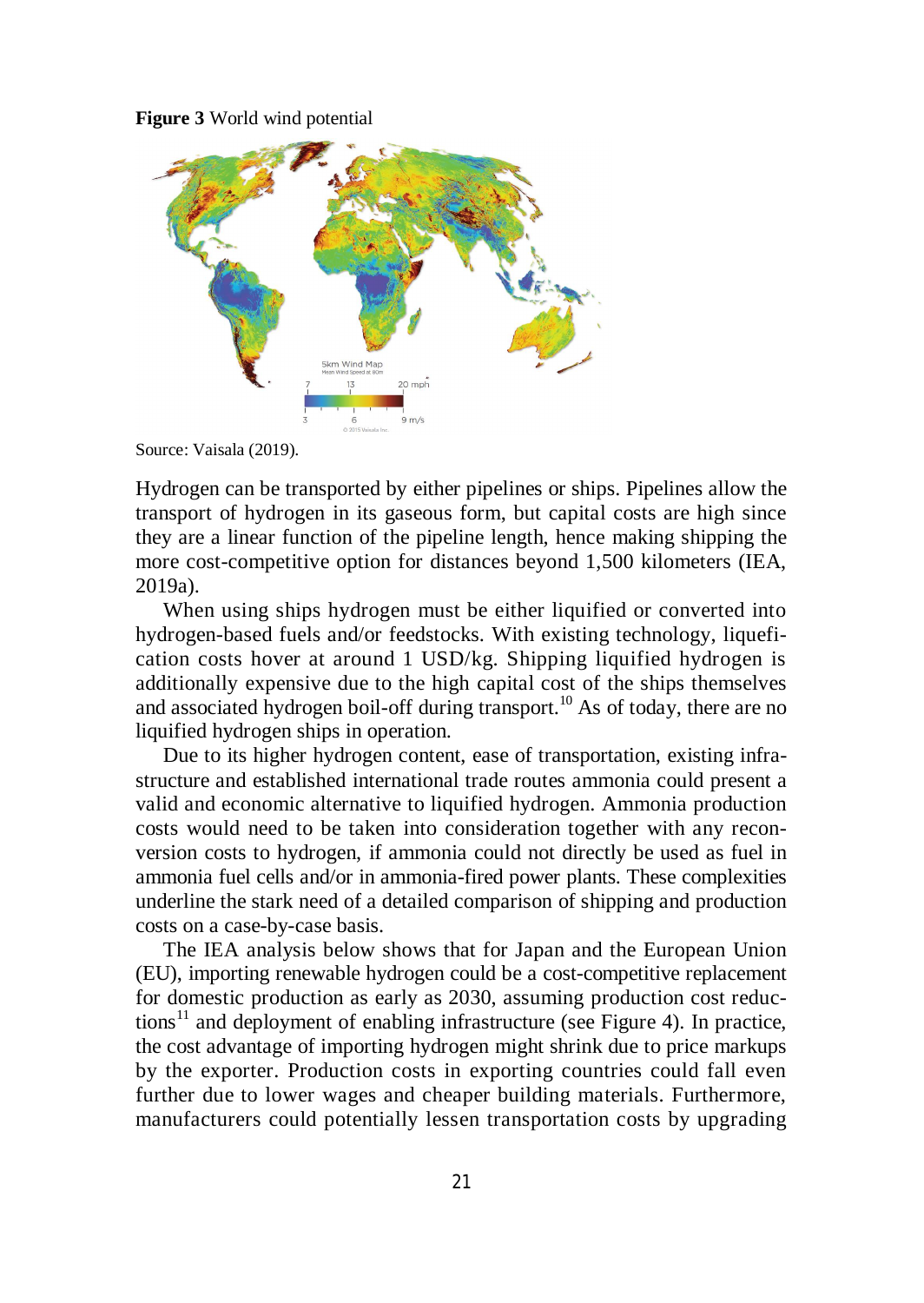existing gas infrastructure rather than designing new hydrogen-specific infrastructure.<sup>12</sup>



**Figure 4** Comparison of delivered hydrogen costs for domestically produced and imported hydrogen for selected trade routes in 2030

Note: "Domestic" cost is the full cost of hydrogen production and distribution in the importing country (i.e. Japan or the European Union). All costs assume 50 km distribution to a large industrial facility. More information on the assumptions is available at [www.iea.org/](http://www.iea.org/) hydrogen2019.

Source: IEA 2019a.

#### **6. Drawing the Geopolitical Map for Renewable Hydrogen**

The role a country could play in renewable hydrogen markets will depend on its ability to produce and distribute renewable hydrogen cost competitively and at scale. As discussed, the production of renewable hydrogen through electrolysis requires both renewable energy and freshwater resources.

Therefore, to analyze a country's renewable hydrogen potential we consider three parameters: (1) renewable energy resources (RES) endowment; (2) renewable freshwater resource endowment; and (3) infrastructure potential, defined as a nation's capacity to build and operate renewable hydrogen production, transportation and distribution infrastructure.

It should be noted that the evaluation of a country's infrastructure potential also includes considerations on financial variables (e.g. access to capital markets, credit rating, cost of capital) and political stability. The lack of these enabling factors would significantly hamper a country's ability to develop infrastructure even today; hence, they are indirectly accounted for in the evaluation of a country's infrastructure potential. Since for our methodological approach the aggregated effect is the determining factor, a detailed analysis of each of these variable goes beyond the scope of this research.<sup>13</sup>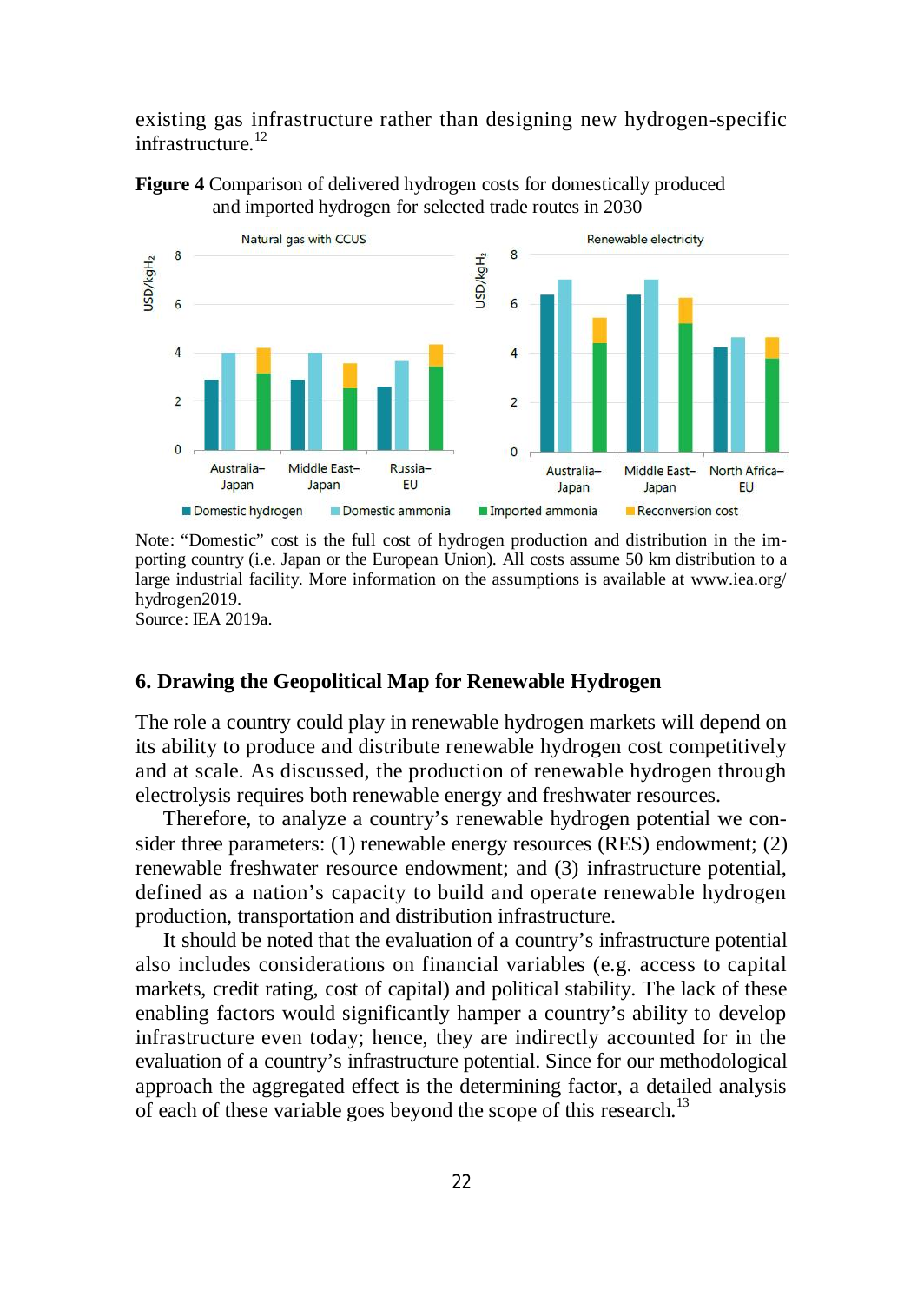#### **1) Renewable energy resources (RES) endowment**

RES endowment is defined as the combined generation potential of wind and solar power (Figure 5).<sup>14</sup> A country's RES endowment is also an indication for the attainable renewable electricity generation cost, as higher resource endowment often translates into higher capacity factors, which in turn influences generation costs.

We consider a country's RES *poorly available* if its potential for renewable generation is less than 1.5 times its domestic primary energy consumption across all sectors.<sup>15</sup> Space constraints may also emerge for countries with high population density (above 150 inhabitants per square kilometer). In these denser nations, finding land for RES infrastructure forces competition with other industries such as agriculture and transportation.

We consider a country's RES *abundant* if renewable generation potential exceeds domestic primary energy consumption by at least about 5% of current global primary energy consumption (which equates to 7.5 Petawatt hours). This excess renewable energy could be exported once internal energy demand is fulfilled.



**Figure 5** Annual renewable generation potential from solar and wind power (in Terawatt hours)

Source: Authors' illustration.

# **2) Renewable freshwater resources endowment**

A country's freshwater resources are considered *scarce* if its total annual internal renewable water resources are under 800 m<sup>3</sup> per inhabitant.<sup>16</sup> Countries in this category use their water resources predominantly for drinking, household consumption, industrial use, and/or irrigation. Our data for renewable freshwater resources is derived from AQUASTAT.<sup>17</sup>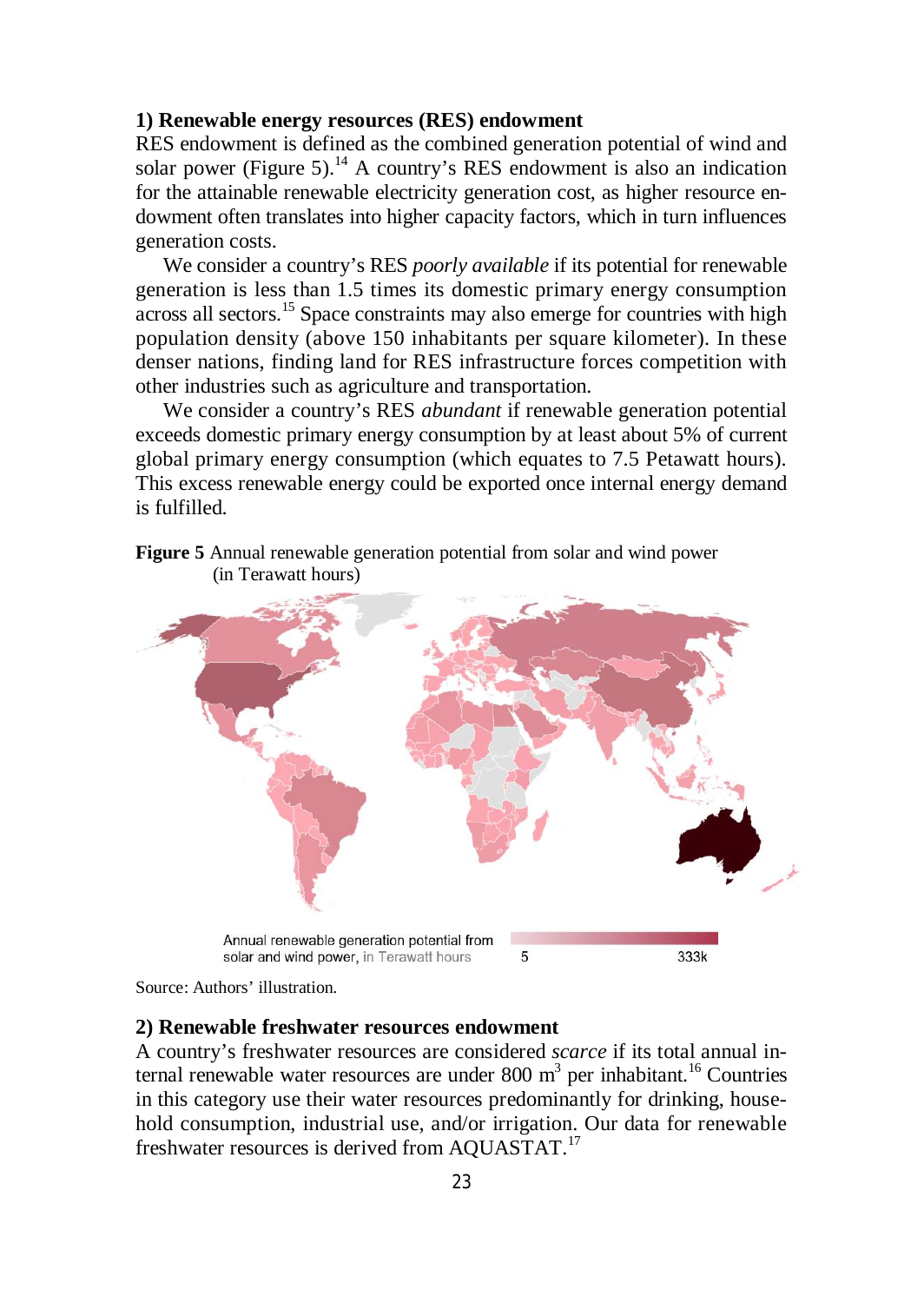### **3) Infrastructure potential**

As of today, no country has considerable renewable hydrogen production facilities or widespread transportation infrastructure (IEA, 2019a; Apostolou and Xydis, 2019). Therefore, we must rely on the status of a country's existing infrastructure to estimate its ability to build and operate hydrogen production, transportation and distribution. Thus, our proxy measurement is the overall infrastructure score in the World Economic Forum's 2019 Global Competitiveness Index (see Figure 6). Countries with scores below 4 (on a 1–7 scale) are considered *infrastructure constrained*.



**Figure 6** Quality of overall infrastructure (scale 0–7, where 7 is the highest score).

The below table aggregates countries into five groups based on the discussed three analysis parameters: renewable energy resource endowment, renewable freshwater resource endowment, and infrastructure potential. Theoretically more than these five archetypes would be possible, but our analysis shows that these elucidate the overarching geopolitical dynamics for the 129 countries taken into consideration. Nevertheless, the proposed analytical framework could be easily adapted to address also borderline cases.

For a detailed country classification see Figure 7.

Source: Authors' illustration.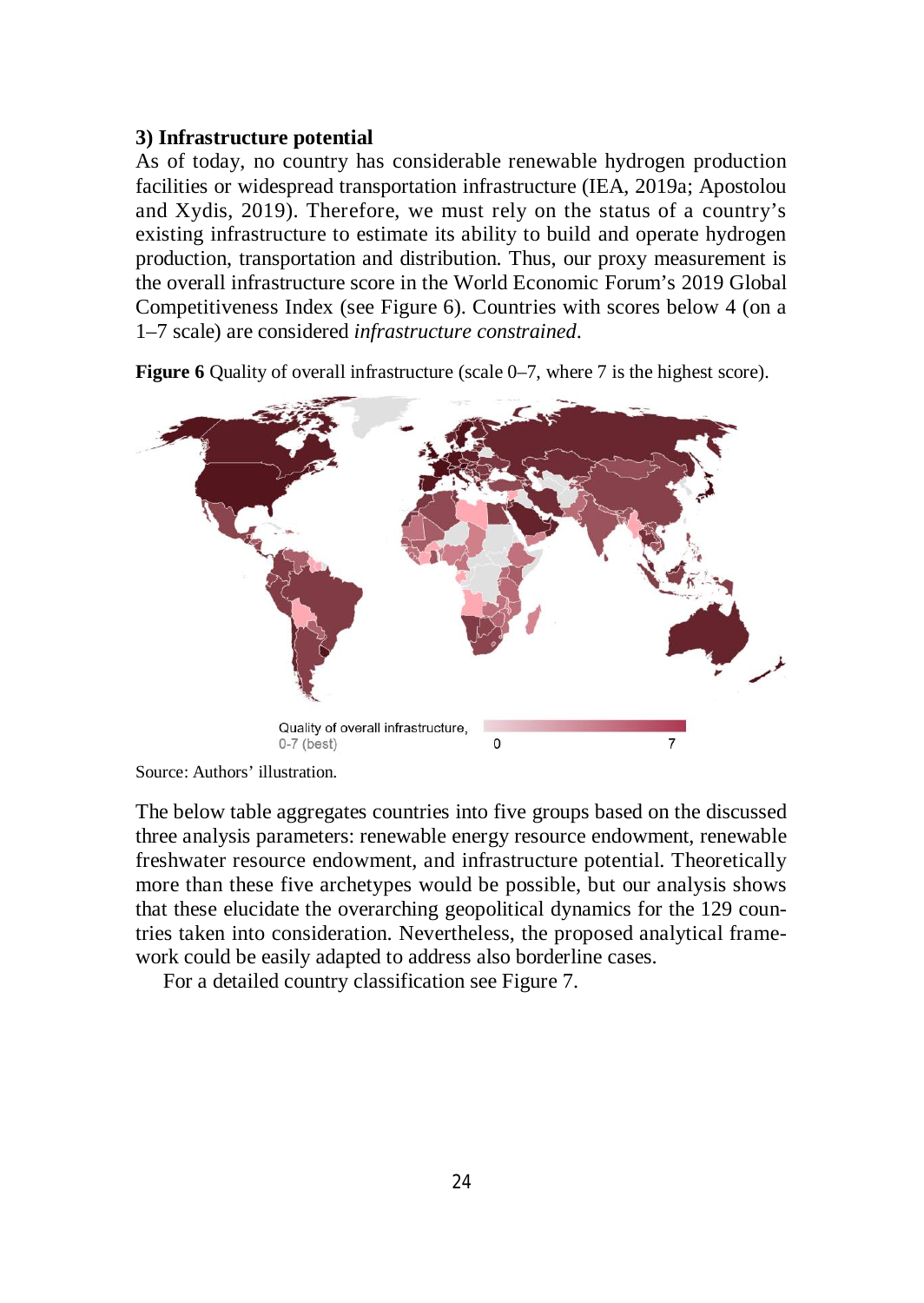|                |                                                                                                                                | <b>Resource endowment</b>  |                                |                       |                                                       |
|----------------|--------------------------------------------------------------------------------------------------------------------------------|----------------------------|--------------------------------|-----------------------|-------------------------------------------------------|
|                |                                                                                                                                | <b>Renewable</b><br>energy | <b>Renewable</b><br>freshwater | <b>Infrastructure</b> | <b>Example</b>                                        |
| #              | Group                                                                                                                          | resources                  | resources                      | potential             | countries                                             |
| $\mathbf{1}$   | Export<br>champions with<br>vast renewable<br>energy and water<br>resources, as<br>well as high<br>infrastructure<br>potential | $++$                       | $+$                            | $+$                   | Australia,<br>United<br>States,<br>Morocco,<br>Norway |
| 2              | Renewable-rich,<br>but water-<br>constrained<br>nations with<br>high infrastruc-<br>ture potential                             | $++$                       |                                | $^{+}$                | Saudi<br>Arabia,<br>potentially<br>China              |
| 3              | Renewable-<br>constrained<br>nations with<br>high infrastruc-<br>ture potential                                                |                            | $+$                            | $^{+}$                | Parts of<br>the EU,<br>Japan,<br>Korea                |
| $\overline{4}$ | Resource-rich<br>nations with<br>high infrastruc-<br>ture potential                                                            | $+$                        | $+$                            | $+$                   | Turkey,<br>Spain,<br>Thailand                         |
| 5              | Resource-rich<br>countries with<br>low infrastruc-<br>ture potential                                                           | $^{+}$                     | $+/-$                          |                       | Most parts<br>of South<br>America                     |

Legend: abundant/very high (++), available/high (+), poorly available/constrained (-), scarce/highly constrained (--)

### *Group 1: Export champions with vast renewable energy and water resources, as well as high infrastructure potential*

Nations labeled "export champions" are well-positioned to emerge as suppliers in future renewable hydrogen markets: they are rich in water and renewable energy resources and possess clear capacity to deploy the requisite infrastructure. Some countries in this group, such as Australia, have already recognized the global potential of renewable hydrogen and taken steps to invest in domestic production. Group 1 also contains countries that are strong in conventional energy exports, increasing the likelihood of substantial success in exporting renewable hydrogen.

Cross-country renewable hydrogen trade would create opportunities to strengthen diplomatic ties, specifically between North Africa and the EU. For example, Morocco is especially well-situated to act as a key supplier of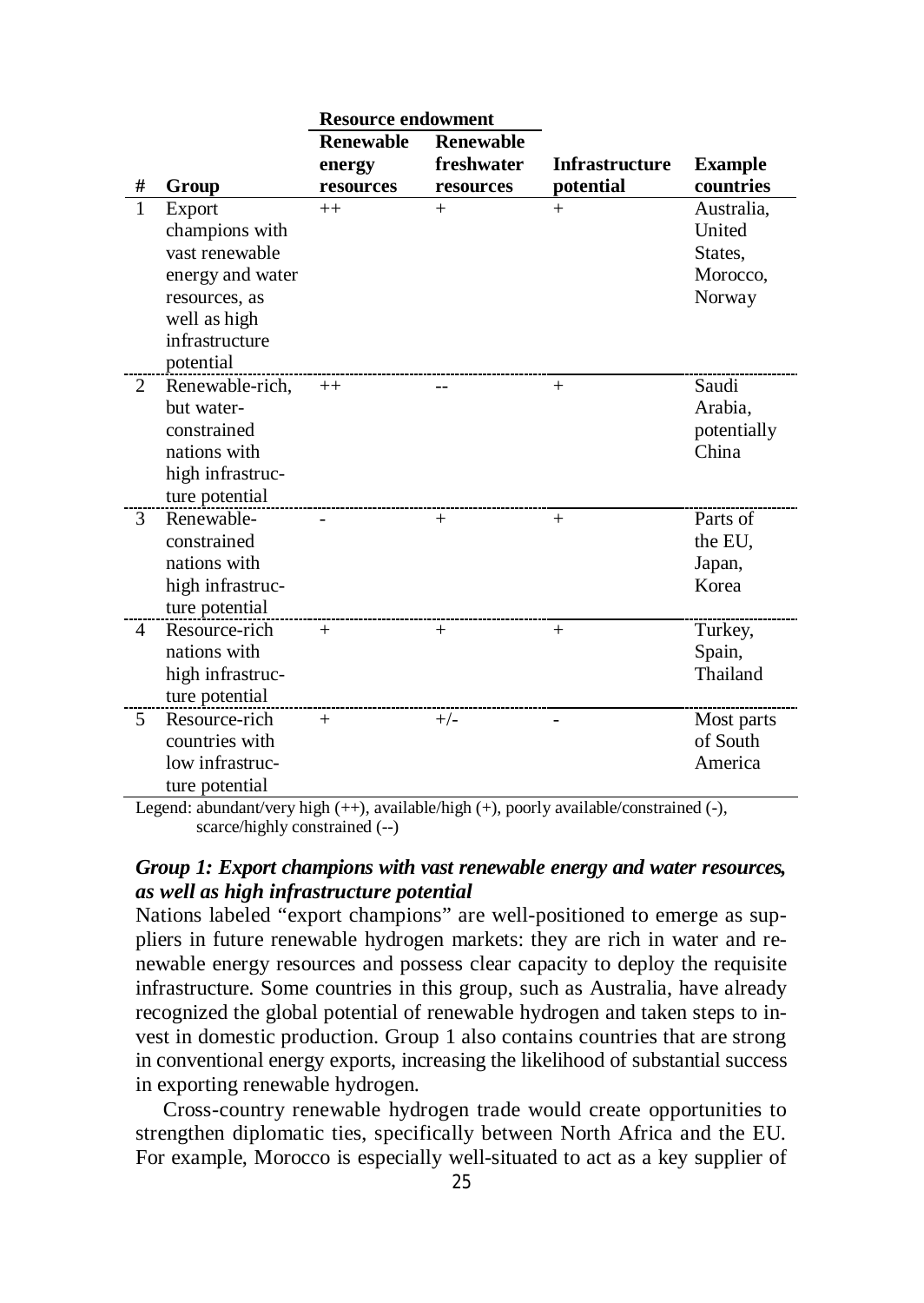renewable hydrogen to European nations. In a 2019 study for Morocco's Energy Ministry, Frauenhofer ISI highlighted this potential: "Morocco's strategic geographical proximity to Europe, along with its exceptional potential in wind and solar energy, particularly in the south of the country, as well as its current and future port and gas infrastructure, makes it a potential supplier of green molecules with very high added value" (Eichhammer et al., 2019).

In the long term, Morocco aims to reach 100% domestic renewable energy production. Its renewable generation capacity has almost doubled in the last five years, progressing towards the national goal of generating 52% of its electricity consumption with renewable sources by 2030.

### **Group 1 Case Study: Australia**

 The Australian Energy Council is working on a national strategy for its hydrogen industry and seeks to position Australia as a major global player by 2030.

 A study conducted for the Australian Renewable Energy Agency (ARENA) estimates that by 2040, Australia's hydrogen exports could swell to over three million tons per year, a figure worth up to 9.1 billion USD per annum. In addition, the study states that over 7 million jobs could be associated with the hydrogen sector in Australia by the same year. Japan, South Korea and Singapore have been identified as the main trading partners (Acil Allen Consulting, (2018).

 To overcome development barriers, ARENA provides financial support/ funding for R&D in renewable hydrogen production, storage and use. At the end of 2018, the Agency announced plans to provide about 15 million USD in funding for 16 research projects (Australian Renewable Energy Agency, 2019).

 According to the IEA Hydrogen Project database, three electrolysis pilot plants started operations in 2019; three additional plants are expected to launch in 2020 and 2021.

# *Group 2: Renewable-rich but water-constrained nations with high infrastructure potential*

Group 2 countries have abundant renewable energy resources but limited freshwater resources, challenging their likelihood of becoming hydrogen export champions. These countries could use seawater as an alternative; however, this would require desalination before the electrolysis process, increasing costs. Scientific breakthroughs allowing direct seawater electrolysis could significantly improve the positions of Group 2 countries as potential renewable hydrogen suppliers (Kuang et al., 2019).

For instance, if Saudi Arabia, one country belonging to this Group, wished to compete in renewable hydrogen markets, it would need to build new desalination capacity and deploy considerably more RES. Producing enough hydrogen to equal around 15% of Saudi Arabia's annual oil production (or around 10% of a future global hydrogen market of 40 EJ) would require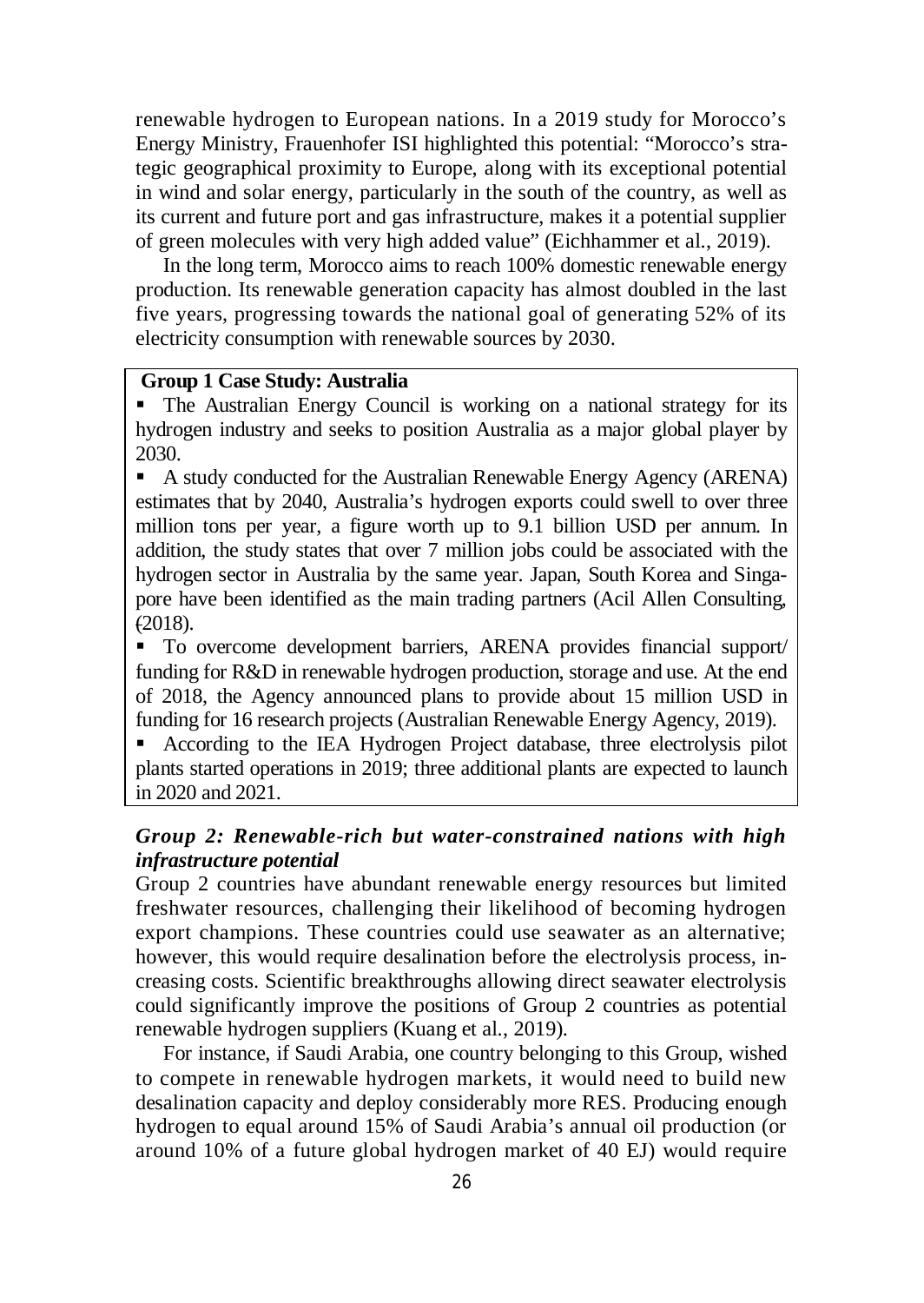around 26 million tons of renewable hydrogen yearly, and around 230 million m<sup>3</sup> of freshwater. To produce the necessary freshwater, Saudi Arabia would have to add at least five new large-scale desalination plants to its existing fleet of 31, currently contributing a total of about 1.8 billion  $m^3$  of freshwater per year.

Because water is scarce in Saudi Arabia, renewable hydrogen production would directly compete with other water-intense industries, such as agriculture. Furthermore, even without major investment in renewable hydrogen production, the Saudi demand for freshwater is projected to rise steeply.<sup>18</sup>

To become a large-scale exporter of renewable hydrogen, Saudi Arabia would also need to dramatically increase its solar power capacity from currently below 1 gigawatt to approximately 213 gigawatts.<sup>19</sup> The country's current plan is to install an additional 40 gigawatts of photovoltaic power and 2.7 gigawatts concentrated solar power by 2030 (Helio SCSP, 2019).

Looking at China, while as a whole the county is not water constraint, freshwater availability varies greatly among regions.<sup>20</sup> Furthermore, increasing industrialization poses growing threats to the nation's access to adequate freshwater resources. For this reason, China could be forced to import renewable hydrogen, rather than leading as a global export champion. Our analysis shows that, it will likely be more affordable for some Chinese regions to forgo extensive infrastructure development and import hydrogen from neighboring countries instead. These issues make us categorize China as partly *waterconstrained*.

*Group 3: Renewable-constrained nations with high infrastructure potential* Countries in Group 3 will need to import renewable hydrogen due to their limited renewables potential and/or land availability. Most countries in this group – including Japan and parts of the EU – are already dependent on energy imports today. Hence, energy dependencies might perpetuate also in the future.

A global transition to low-carbon technologies may not change the geopolitical position of these countries, given that reliance on foreign fossil fuels would simply be replaced with reliance on foreign renewable energy supplies. Thus, for these nations, the energy sector may not yield the geopolitical gains suggested by some scholars.

Because several Group 3 nations are leading in global decarbonization efforts, new domestic regulations might give them a head-start on growing their renewable hydrogen systems and sectors. In turn, this market opportunity may spur significant renewable hydrogen investments in Group 1 countries (see the Japan-Australia trade arrangements in the Group 3 Case Study).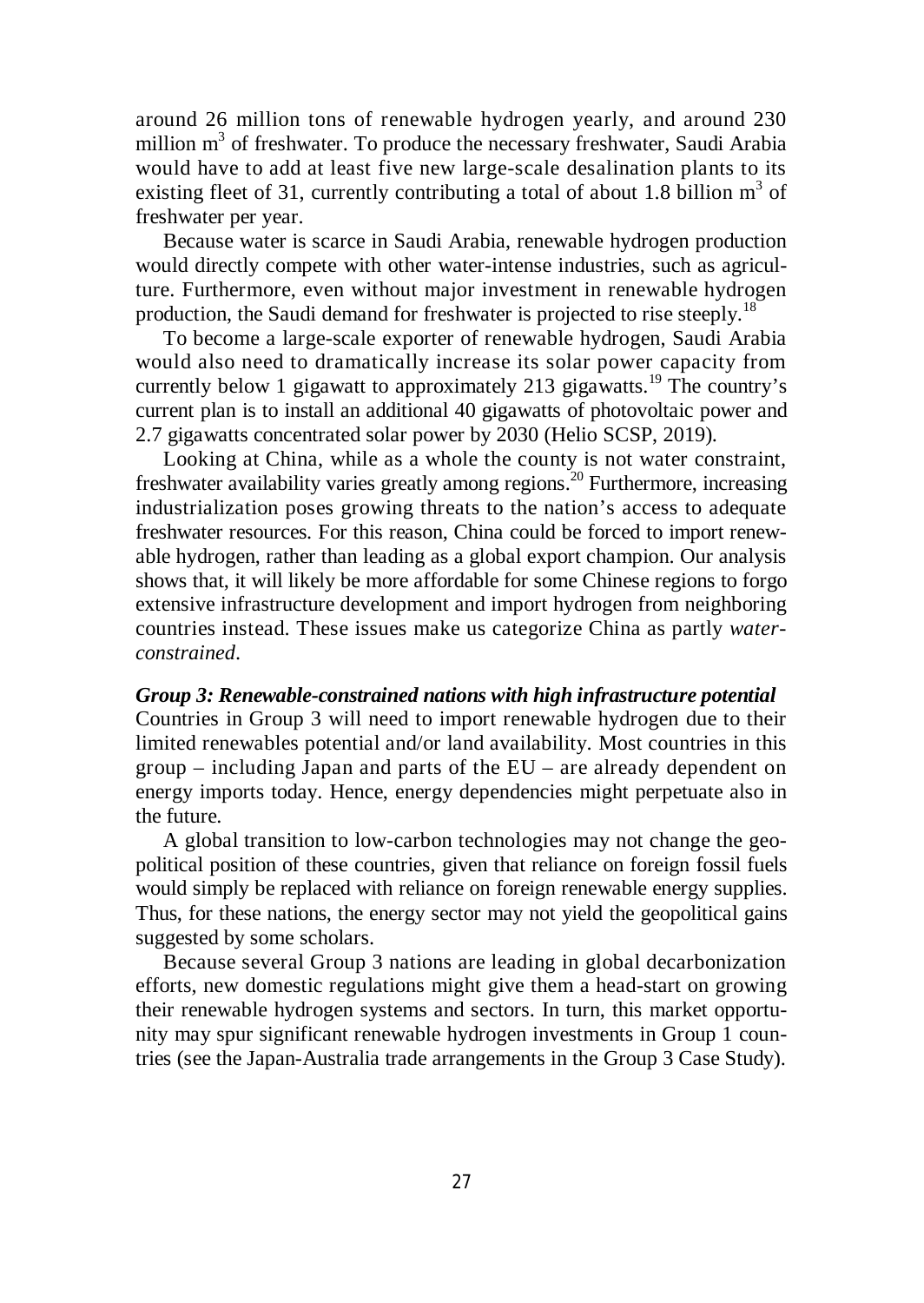### **Group 3 Case Study: Japan**

 In 2017, aiming to mitigate climate change and increase energy security, Japan announced its goal to develop into a "hydrogen-based society."

 According to the government's plans, renewable hydrogen will make a significant contribution to reducing Japan's carbon emissions from power generation, transportation, heating, and industrial applications. Furthermore, the introduction of hydrogen is seen as a means of diversifying supply sources, which fundamentally increases energy security for the country.

 Japan intends to build a global supply chain that can produce and deliver large amounts of hydrogen produced inexpensively in foreign countries. Japan aims to lead hydrogen projects in producing countries, and it is developing long term supply agreements like existing LNG contracts.

If Japan is currently carrying out three pilot projects on hydrogen: one in the Fukushima Prefecture and two international ones in Brunei (based on natural gas) and one in Australia (based on coal with CCS).

 The Fukushima Prefecture plant, designed to produce up to 900 tons of hydrogen per year, will be one of the world's largest renewable hydrogen production plants and it will be powered by solar generated electricity (Japan Times, 2019).

By 2030, the Japanese Basic Hydrogen Strategy aims to increase the country's commercial hydrogen supply chain capacity to 300,000 tons per year and lower production costs to 3 USD/kg. By the same year, the number of fuel-cell electric vehicles in Japan is planned to reach 800,000 from today's approximate 2,500 (Ministerial Council on Renewable Energy, Hydrogen and Related Issues (2017).

 If the 2020 Summer Olympics eventually take place, they will grant Japan massive international exposure, and the government plans to showcase the advantages of its hydrogen technologies throughout the games.

#### *Group 4: Resource-rich nations with high infrastructure potential*

Countries in Group 4 have the renewable and freshwater resources potential to satisfy their renewable hydrogen demand through domestic production. However, these countries do not have enough RES potential to develop into global export champions, even if they may strive to become regional exporters. While these countries are potentially self-sufficient, they may still complement domestic production with imports due to cost considerations. Hence, nations in Group 4 are typically faced with a make-or-buy decision.

EU member states in Group 4, such as Spain and France, have the potential to develop their renewable hydrogen industries beyond domestic production needs and thus to export surpluses to neighboring countries. While these nations lack the renewable resources potential to become major global export champions, they could still thrive as regional exporters. Taking this scenario into consideration, as a whole the EU could have the potential to meet most of its hydrogen demand internally.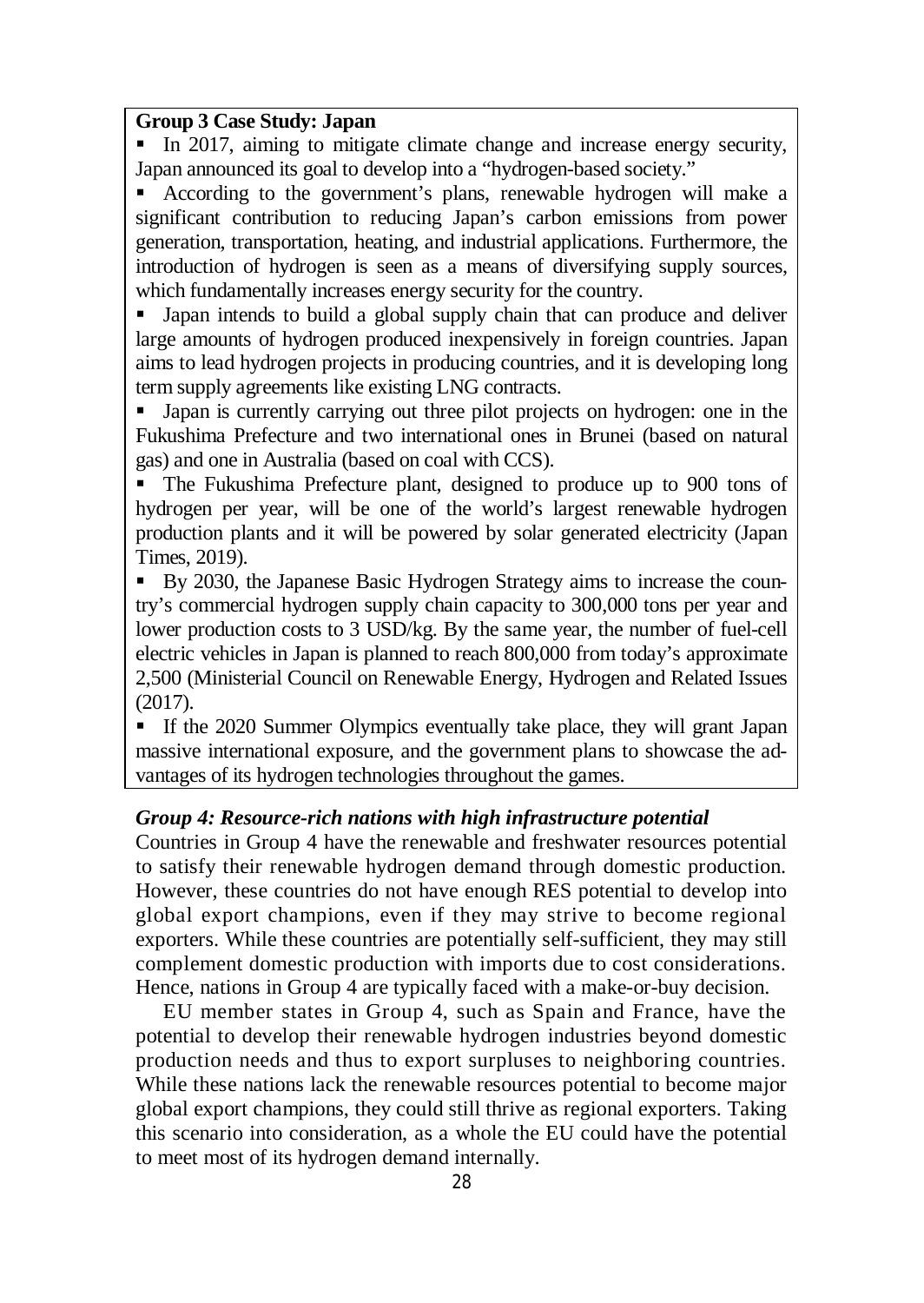#### *Group 5: Resource-rich countries with low infrastructure potential*

Countries in Group 5 have vast access to renewable resources but are likely unable to build the required infrastructure for the production, transmission, and distribution of renewable energy. The larger the geographical extension of a country, the more complex and costly it is to deploy a cohesive national infrastructure. Therefore, a likely path forward for these countries is hydrogen production at smaller off-grid sites. While these off-grid solutions cannot benefit from large-scale economies, they might still be the most effective solution given the infrastructure constraints.

India exemplifies this: due to its infrastructure challenges throughout the vast subcontinent the country spans, India will likely employ a mix of off-grid and large-scale grid solutions to produce renewable hydrogen. To support the extremely dense populations in certain regions, India might also need to import large quantities of hydrogen. Therefore, our analysis considers India as partly resource-constrained with low infrastructure potential.

Another example in this Group, Russia, is considered partly infrastructureconstrained due to its Global Competitiveness Index score falling below the discussed threshold. However, one could argue that Russia's extensive energy infrastructure demonstrates its potential to build also the required hydrogen infrastructure. However, Russia's existing infrastructure was largely made possible by its exceptional low natural gas and oil production costs. It is unlikely that Russia could achieve such favorable conditions in renewable hydrogen markets: while the country's vast extension could support largescale production of renewable energy, comparably low solar radiation and wind speeds limit Russia's chances of becoming cost-competitive.

Figure 7 depicts the country classification in Groups 1 to 5.



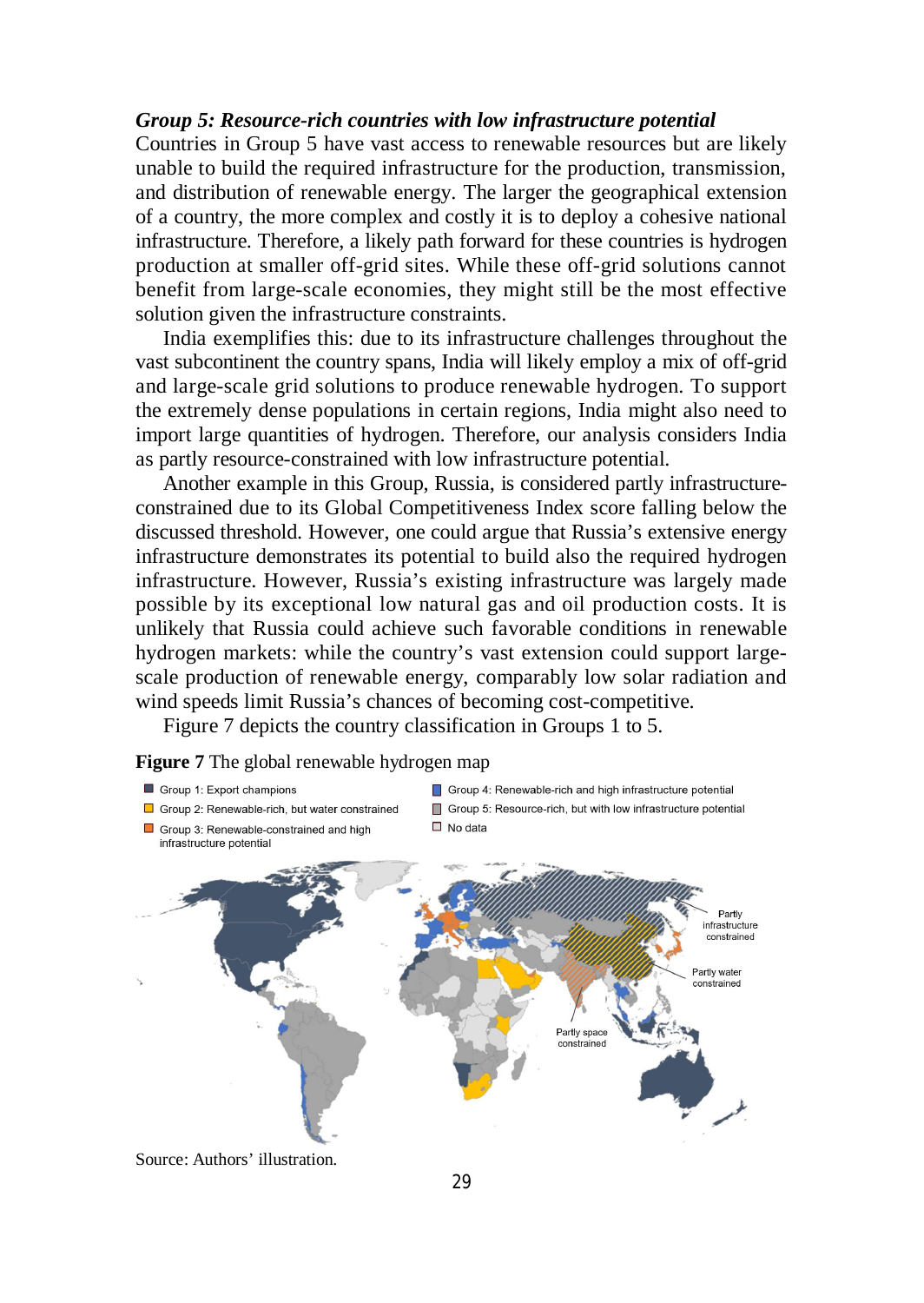#### **7. Geopolitical Implications of Renewable Hydrogen Markets**

In a low carbon future, geopolitical dynamics will depend not only on energy systems and markets dynamics, but also on which energy sources will dominate the energy mix. A separate analysis is therefore necessary for the geopolitical implications of renewable hydrogen, given its unique physical characteristics, value chain structure and applications.

Resource-specific geopolitical tensions are well-documented in conventional energy markets, frequently centering around oil (e.g. the OPEC oil embargo in 1973) and/or natural gas (e.g. the Russia–Ukraine gas dispute in 2006).

On the other hand, few examples have centered around coal as coal markets are either domestic or regional due the high transportation costs. Furthermore, high-energy-consuming countries like the United States usually produce enough coal to meet needs domestically, which limits the growth of international markets (BP, 2019). Coal is also mainly used for heat and/or electricity generation, and thus it can be easily substituted with other energy sources like natural gas. On top of these considerations, market choices of coal exporting countries are rarely driven by geopolitical concerns. One rare example was China's decision to establish de-facto ban on Australian coal imports in 2019, possibly to bolster domestic trade.<sup>21</sup>

In the same way conventional energy sources need to be evaluated individually, renewable hydrogen must be assessed separately from renewable electricity. The geopolitical implications of rising renewable electricity adoption will not translate accurately to the geopolitics of renewable hydrogen. From some angles, it is our opinion that the geopolitics of renewable hydrogen would compare more closely to the international dynamics of conventional energy carriers, like natural gas, than to renewable electricity.

### *Geopolitical realities of renewable hydrogen*

As discussed, today's geopolitical tensions often link to energy: resource abundance creates geopolitical influence, while lack of resources reveals vulnerability. Consequently, unequal access to resources often serves as a catalyst for international conflict. Natural oil reserves are highly concentrated in specific parts of the world: five countries account for over 60% of total oil reserves (BP, 2019). Renewable resources, however, are found around the globe, presenting an opportunity to disrupt the hegemony of these resourcerich states and "democratize" the energy landscape (Casertano, 2012).

Virtually every country has some access to renewable resources (e.g., solar and/or wind power), and could thus increase its energy security by reducing energy imports in favor of domestic production. In fact, current investment strategies in renewables indicate that countries tend to prioritize domestic energy security and policy agendas; and hence local renewable deployment even if international cooperation and efficient allocation of renewable re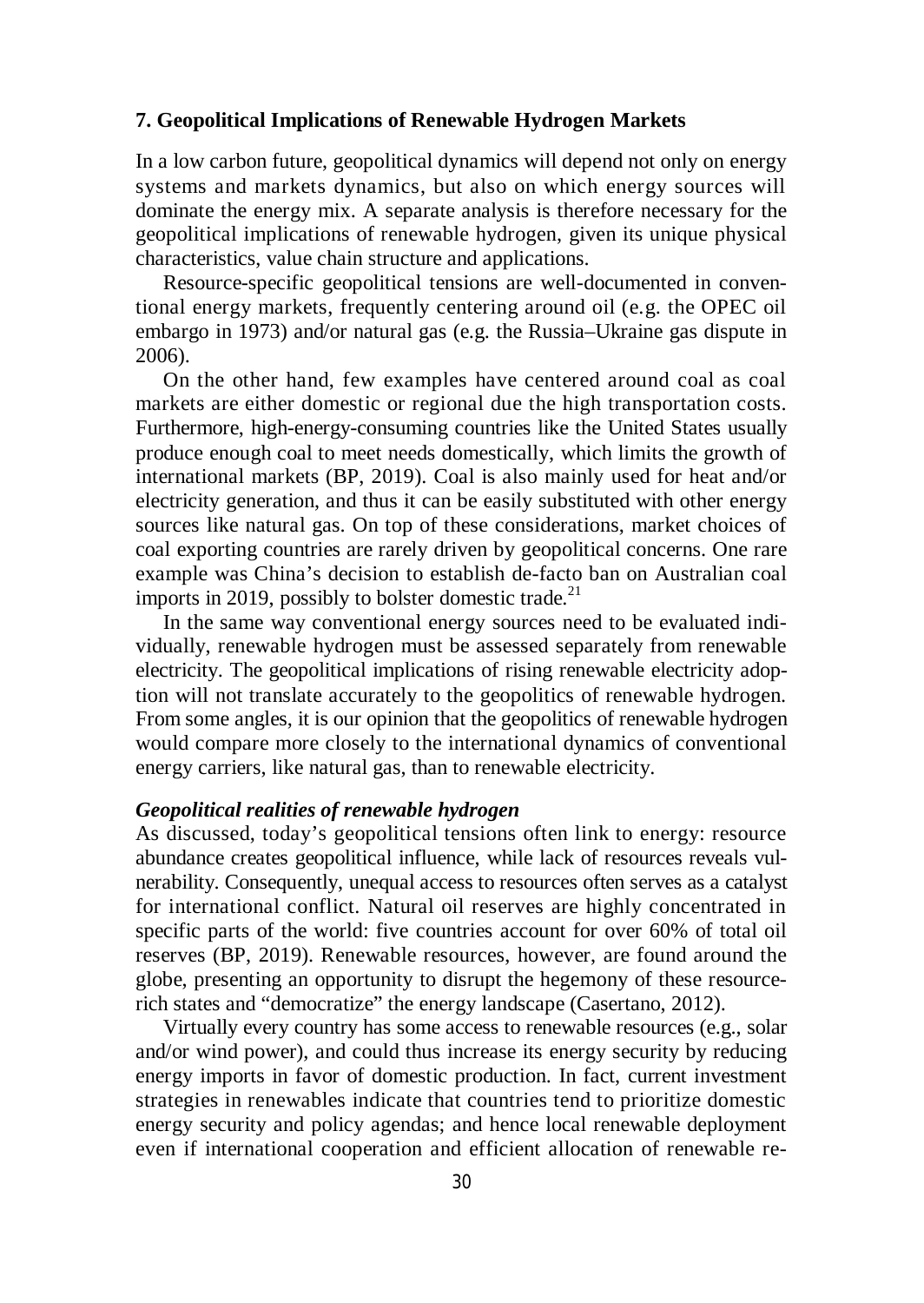sources could lower overall energy costs.<sup>22</sup> Even for countries within closeknit political alliances like the EU, renewable investments usually serve national agendas rather than optimizing collective outcomes.<sup>23</sup>

For the renewable hydrogen industry, future levels of regional concentration will be determined by global market structures, technological advancements, and infrastructure development. As illustrated in section 5 of this paper, countries will assume specific roles based on their renewable and freshwater resource endowment and infrastructure potential.

Several countries identified as candidates to become renewable hydrogen "export champions," such as the U.S. and Australia, are pivotal players in today's energy system. On the other hand, some of today's conventional energy exporters, like the oil-heavy yet water-constrained Saudi Arabia, might be prevented from replicating their influence due to limited resource endowment. In contrast from today's fragile authoritarian states dominating the oil trade, the countries we have identified as potential hydrogen export champions are largely secure market economies. Thus, the reshuffling of power could significantly boost stability throughout global energy markets.

It is almost certain that the Middle East would play a less prominent role in renewable hydrogen markets than it occupies in today's oil markets. As a result, international political interest in the region could deteriorate, shifting to regions like North Africa with rich renewable resources. One could argue that less global meddling in the Middle East would lessen conflict in the area. But considering that fossil fuels exports are a vital source of government revenue for Middle Eastern oil states, shrinking economic relevance could easily destabilize the region further (Tagliapietra, 2019).

For Group 3 countries that would need to import renewable hydrogen, geopolitical opportunities might see little change. Parts of the EU, Japan, and South Korea are RES-constrained, perpetuating dependency on foreign energy. On the contrary, some Group 4 European nations currently dependent on imports could meet renewable hydrogen demands internally and eventually develop into regional energy exporters. Such countries might grow increasingly influential in regional energy geopolitics. For example, due to their resource endowment and importance as transit hubs for imports from North Africa, Spain and other European Group 4 member states could assume a greater role within EU's energy hierarchy.

#### *New alliances*

One of the main reasons why renewable electricity is expected to reduce geopolitical tensions is the reciprocity of trade. With increasing interconnection of transmission lines and the subsequent buildup of regional electric *supergrids*, countries are becoming increasingly interdependent (Scholten and Bosman, 2016) thus reducing the risk of geopolitical tensions. Electricity interconnection is especially beneficial if generation profiles are complementary. For example, one country may have a suitable topology for wind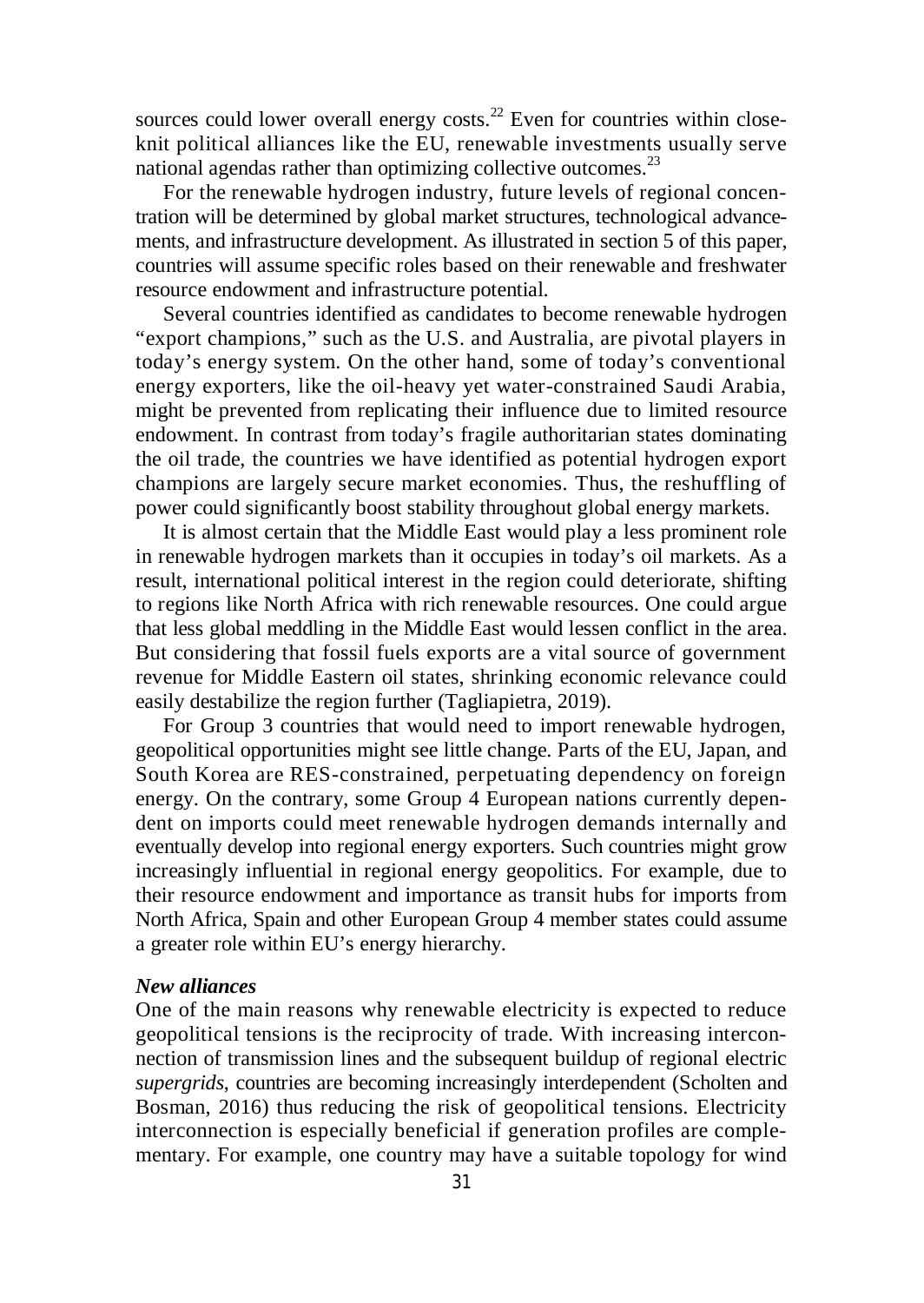generation, while another may have a vast landmass and high solar penetration (Ochoa and van Ackere, 2015). Coupling such markets would be economically appealing for both sides, but such extensive cooperation would result in codependence. This trade reciprocity may ultimately reduce the risk of geopolitical power plays by any one participant.

These equitable dynamics could prove different for renewable hydrogen: if hydrogen is produced where resources are most abundant and costs the cheapest, the aggregated supply flow could designate countries as either net importers or exporters. Under this circumstance, the geopolitics of energy may continue to revolve around access to resources, security of supply, supplier rents and transportation disputes.

However, new alliances and trade relationships could emerge between export champions in Group 1 and import states in Group 3. For instance, Australia might deepen its trade relationships with countries in Southeast Asia, particularly Japan and South Korea. European hydrogen demand might come to rely on exports from North Africa or North America. While increased cooperation with North Africa would fit into the European Neighborhood Policy (European Union External Action, 2016) to foster stabilization, security and prosperity in the region, it would also increase EU relations with more fragile trade partners. Alternately, increasing energy trade with North America would strengthen the transatlantic partnership, but those diplomatic benefits would be accompanied by higher supply costs.

Especially in the case of Europe, these new trade relationships would result in a profound geopolitical shift. For decades, Russia has been by far EU's main supplier of natural gas and oil (accounting for 40.5% and 27.3% of extra-EU imports in 2018 (Eurostat, 2019)). These trade dynamics exert considerable influence on EU's relations with Russia, and despite EU's efforts to reduce its energy dependency, Russian imports have increased in recent years. While Russia could leverage its vast geography for large-scale renewable energy production, comparably low solar radiation and wind speeds limit its ability to be cost-competitive. Therefore, a transition to a low carbon economy is likely to reduce EU's energy dependency on Russia, while, at the same time new dependencies on renewable hydrogen exporters might emerge.

#### *New game – old rules?*

Despite their dominant market power, energy exporters usually prefer not to simply cut off supplies, as they depend on the associated revenues to fund their extensive government programs. Nevertheless, many countries have used and use energy as a geopolitical weapon to serve their agendas, and this could perpetuate also with renewable hydrogen.

Pascual (2015) provided a comprehensive overview of possible market interventions to influence energy markets and serve national interests. Several of these interventions – such as constraining production capacity,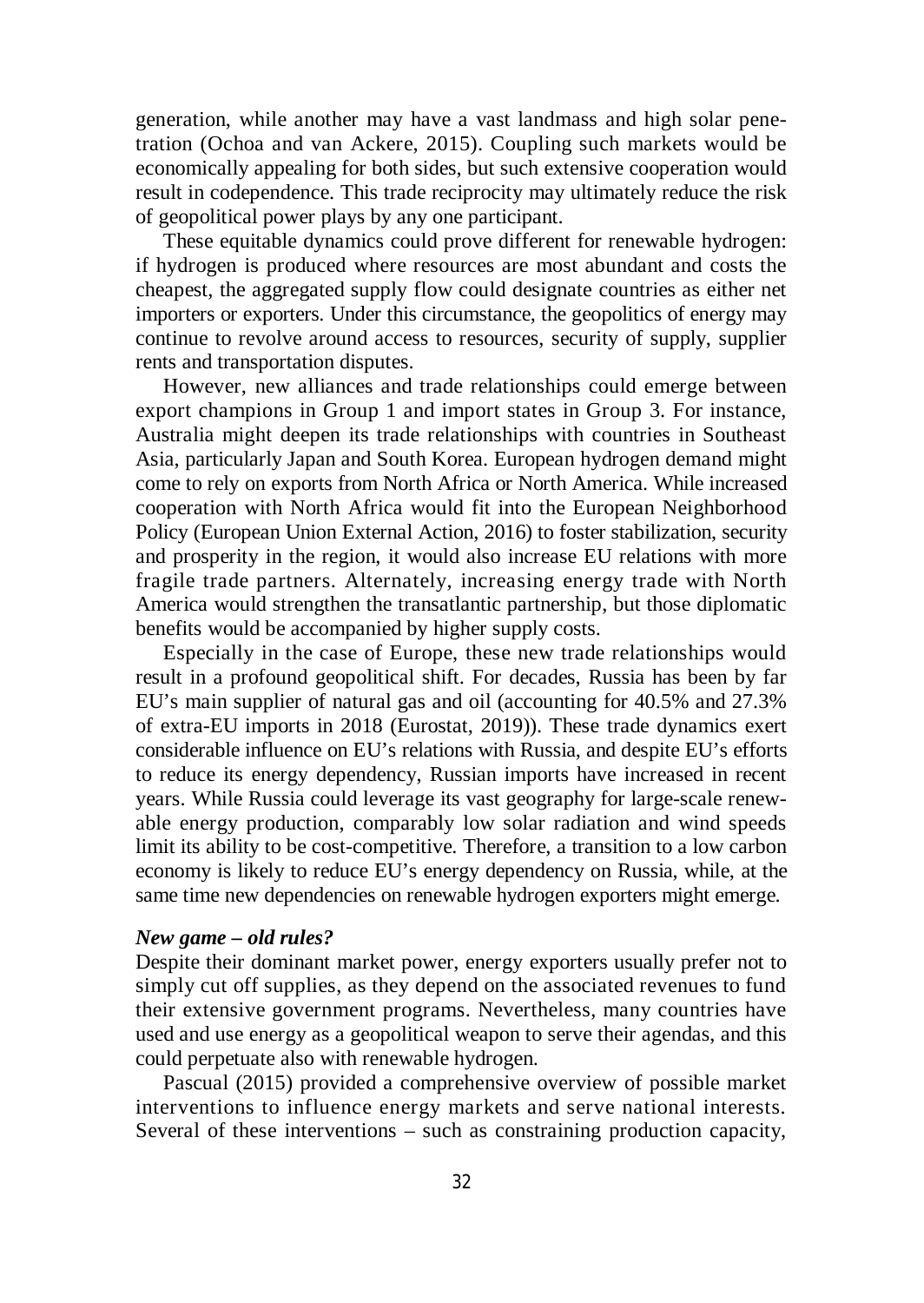flooding markets, and/or starving markets – could be similarly exercised if hydrogen production becomes highly concentrated.

Similarly, geopolitical defensive strategies aimed at protecting a nation's energy security could work for renewable hydrogen: such as fuel-switching, forced load shedding for industrial customers, and building strategic reserves. As with natural gas, a strategic reserve of hydrogen could keep a country from running dry even during longer supply interruptions.<sup>24</sup> Strategic hydrogen storage would however present safety and environmental concerns. Finally, supply diversification would be needed to reduce the risk of politically driven supply disruptions and increase a country's energy security.

Furthermore, renewable hydrogen infrastructure would be prone to the same geopolitical threats as those faced by oil and gas. For example, in the case of oil markets, the Strait of Hormuz is of paramount importance, with over 20% of global oil trades passing through it. The Strait of Hormuz could remain highly relevant also in a low carbon economy, if renewable hydrogen produced in the Middle East were to be exported.

Transporting renewable hydrogen from North Africa to Europe using pipelines faces the same geopolitical uncertainties as the current system transporting natural gas. However, new supply routes (e.g., between Australia and/or Southeast Asia) could also pose geopolitical risks. In this case the main shipping routes would likely run through the East China Sea, which regularly draws international attention due to territorial disputes between China and Japan, yet with less media scrutiny than the multi-stakeholder dispute in the South China Sea (Chandran, 2017).

#### *Impact of conflicts*

The recent drone attack on Saudi Arabia's oil infrastructure illustrates the global impact of oil supply interruptions. After the attack, oil prices soared worldwide, amounting to the sharpest increase in 30 years (Wearden, 2019). On the other hand, natural gas disruptions due to the intrinsic regional nature of natural gas markets tend to be more geographically contained. Russia's gas cut-off to Ukraine in 2006 which mainly affected European supply, with little effect on prices and supply beyond the continent, exemplifies this.

The potential impact of hydrogen supply disruptions depends on how global hydrogen markets will become. If renewable hydrogen were to be adopted at scale, we believe that future market dynamics will resemble today's regional natural gas markets – with corresponding potential for similar geopolitical conflicts.

At the same time, regional markets negatively affect a country's energy security by reducing options to diversify supply and find alternatives in the case of disruptions. This is particularly true if hydrogen were to be shipped mainly via pipeline and alternative infrastructure was not available.

Finally, we must also consider the extent to which critical infrastructure and key economic sectors are reliant on hydrogen. As stated in the techno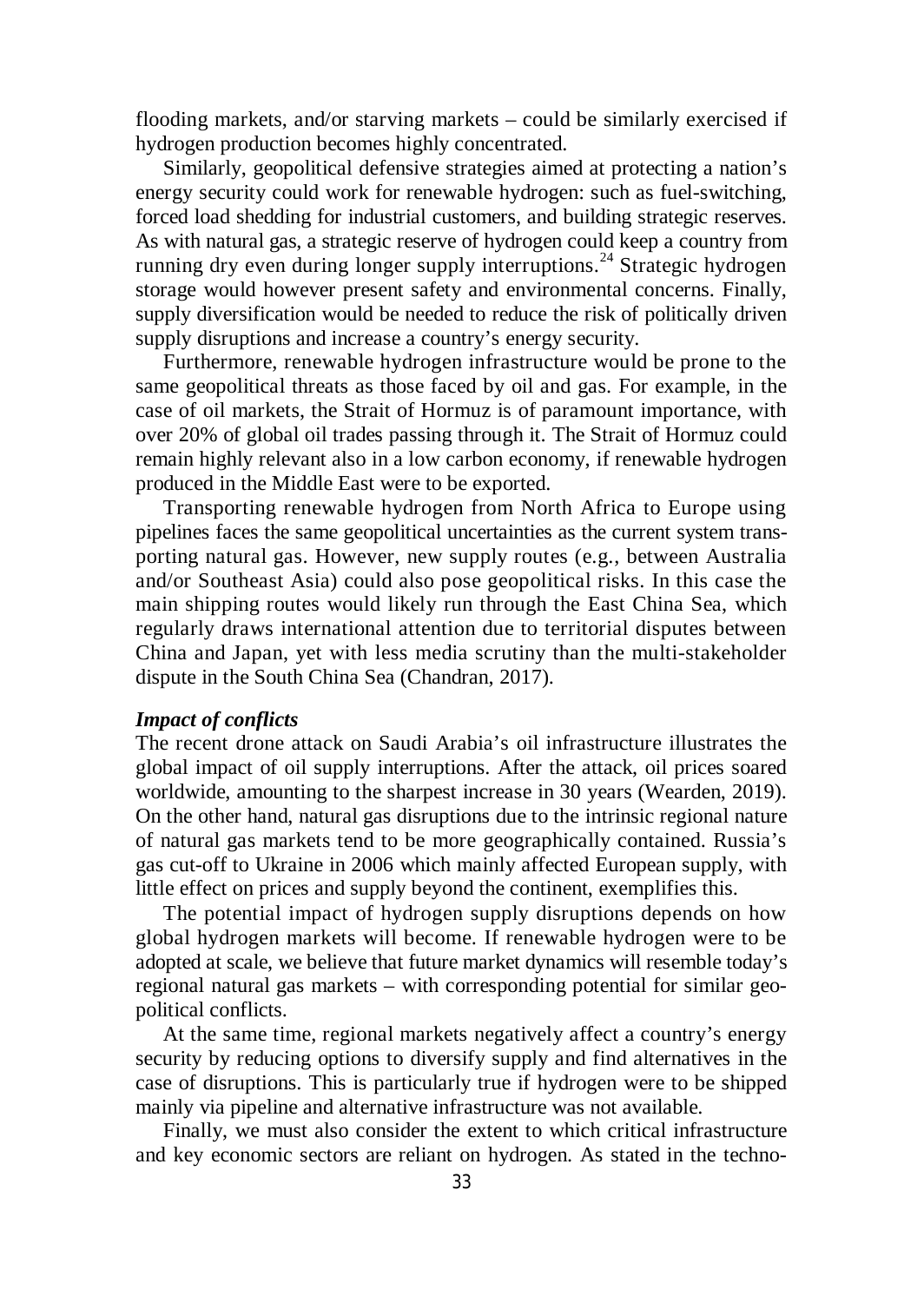logical analysis in section 3, many industrial applications are likely to be directly electrified; a breakdown in the transmission grid could thus have a more devastating impact than interruptions to hydrogen supplies. However, if hydrogen were also to be used in power generation, supply disruptions would immediately impact the grid and affect all customers. In the case of hydrogen supply, disruptions would have a more delayed impact as shorter interruptions could be buffered with supplies from reserves and/or fuel switching.

#### **8. Policy and Commercial Options**

We believe only a deeper understanding of these nascent dynamics will allow policy makers and investors to better navigate the challenges and opportunities of a low carbon economy without falling into the traps and inefficiencies of the past. Based on the considerations outlined in the previous sections, it becomes clear that policymakers, investors and other stakeholders need to assess the economic, environmental, and geopolitical implications of renewable hydrogen, develop strategies to address them and define implementation plans. In the following section, we outline some of the key policy and commercial options for each group of countries:

### *Export champions with vast renewable energy and water resources, as well as high infrastructure potential (Group 1):*

"Export champion" nations may define policies to trigger renewable hydrogen infrastructure investments, thus paving the way for a dominating position in future markets. A key obstacle would be sustaining RES deployment rates high enough to achieve the needed scale. For instance, supplying 5% or 2 EJ of future global hydrogen markets in 2050, would require countries to deploy more than 100 gigawatts of dedicated renewable capacity, even under favorable generating conditions.

Furthermore, targeted federal policies could help to lower market risk and address commercialization barriers. Since the renewable hydrogen industry is still nascent, countries may start by focusing funding on innovation and/or pilot projects. Such policies could contribute to achieve the required economies scale, and eventually to reach the tipping point at which renewable hydrogen technologies become cost competitive. We believe policy efforts to reduce market risks as well as direct government support are key to secure the necessary private investments needed for commercialization at scale.

Because of their potential dominant positioning in renewable energy markets, Group 1 countries are more likely than their peers to become international advocates for a hydrogen-fueled future. In addition, clear international regulations and standards on renewable hydrogen production, transportation and "green certification" would open the gates for trade at scale.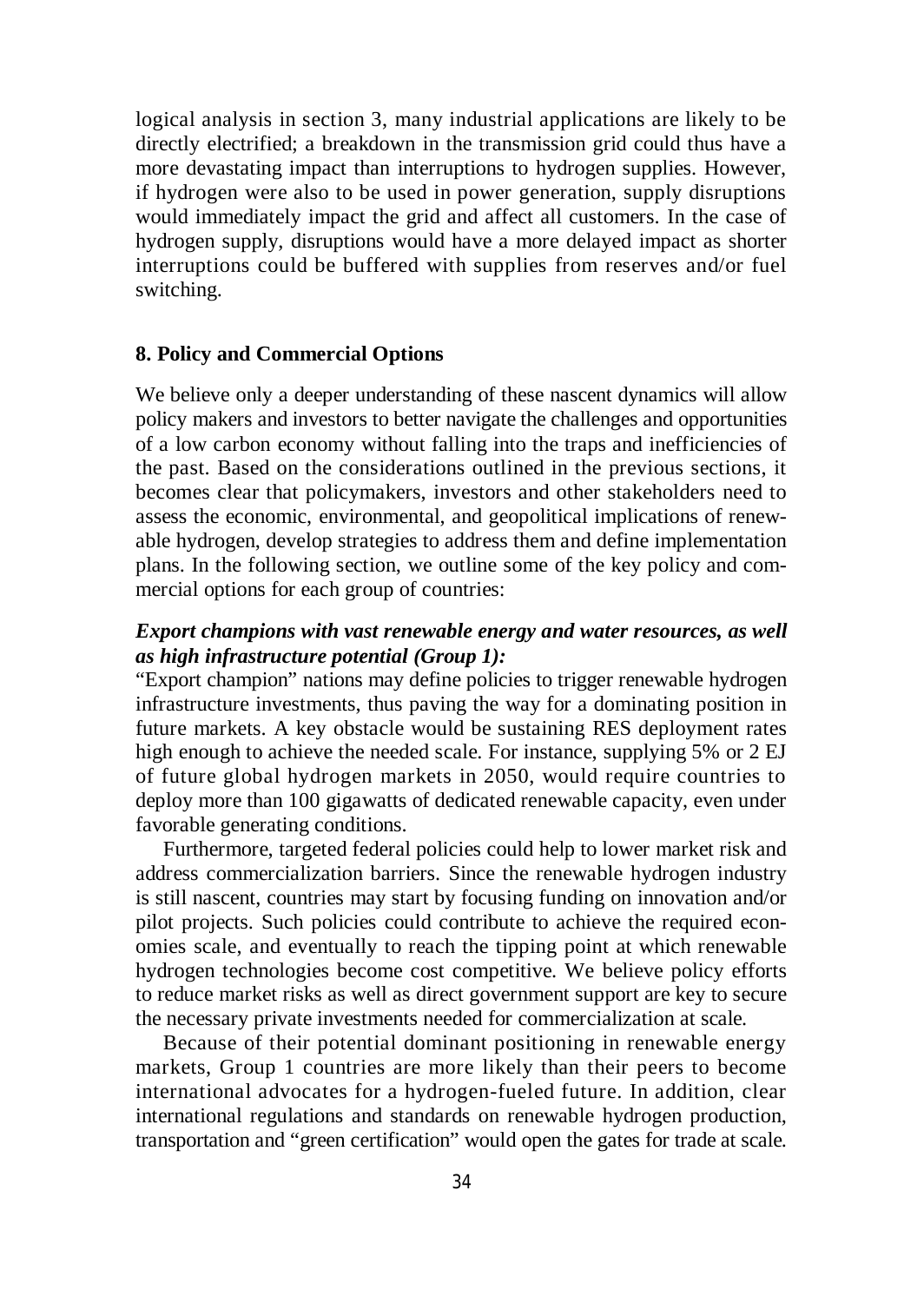This could be achieved by establishing international agencies responsible for developing these standards and working with national regulatory bodies to facilitate implementation (IRENA, 2019b). Internally, countries may also revisit their own regulatory frameworks to ensure that oversight is streamlined for new hydrogen regulations.

### *Renewable-rich but water-constrained nations with high infrastructure potential (Group 2):*

Renewable-rich countries scarce in water resources must address two questions: how many water resources to allocate for renewable hydrogen production, and whether it makes economic sense to try to compete with Group 1 countries. Strategic investments in desalination capacity would be key to address water scarcity issues.

If other forms of water consumption need to be prioritized over renewable hydrogen production, these countries will need to assess how to best meet their domestic renewable hydrogen needs. Like countries in Group 3, Group 2 countries may initiate trade partnerships and devise strategies to secure diversified hydrogen supplies.

#### *Renewable-constrained nations with high infrastructure potential (Group 3):*

Import countries in Group 3 may set policies to stimulate local renewable hydrogen markets focusing on their climate policy goals (e.g., by defining blend-in quotas for gas grids). Transparent regulations and long-term investments in hydrogen infrastructure would send strong signals to investors in countries in Group 1, thus spurring their investments in renewable hydrogen production capacity. Long-term contracts and direct investment by Group 3 countries would further help to reduce market risk for producers.

Furthermore, countries within this group may cooperate with exporting champions to establish international standards for renewable hydrogen production, transportation and use.

In order to mitigate dependencies, and increase national energy security, governments in importing countries need to define clear long-term hydrogen development and deployment strategies including options to diversify supply. Specific policies should then be implemented to catalyze investment in partner countries to build a diversified supply base. These analyses should also entail a strategic decision if hydrogen is to be transported via pipelines or by shipping. While pipelines present economic advantages for imports from countries in proximity, pipelines are highly inflexible and the option to shift to different suppliers very limited.

#### *Resource-rich nations with high infrastructure potential (Group 4):*

Countries in Group 4 face similar policy options as those in Group 1. The primary goal may be to establish a domestic renewable hydrogen industry able to supply internal demand. Beyond minimizing energy imports, policies that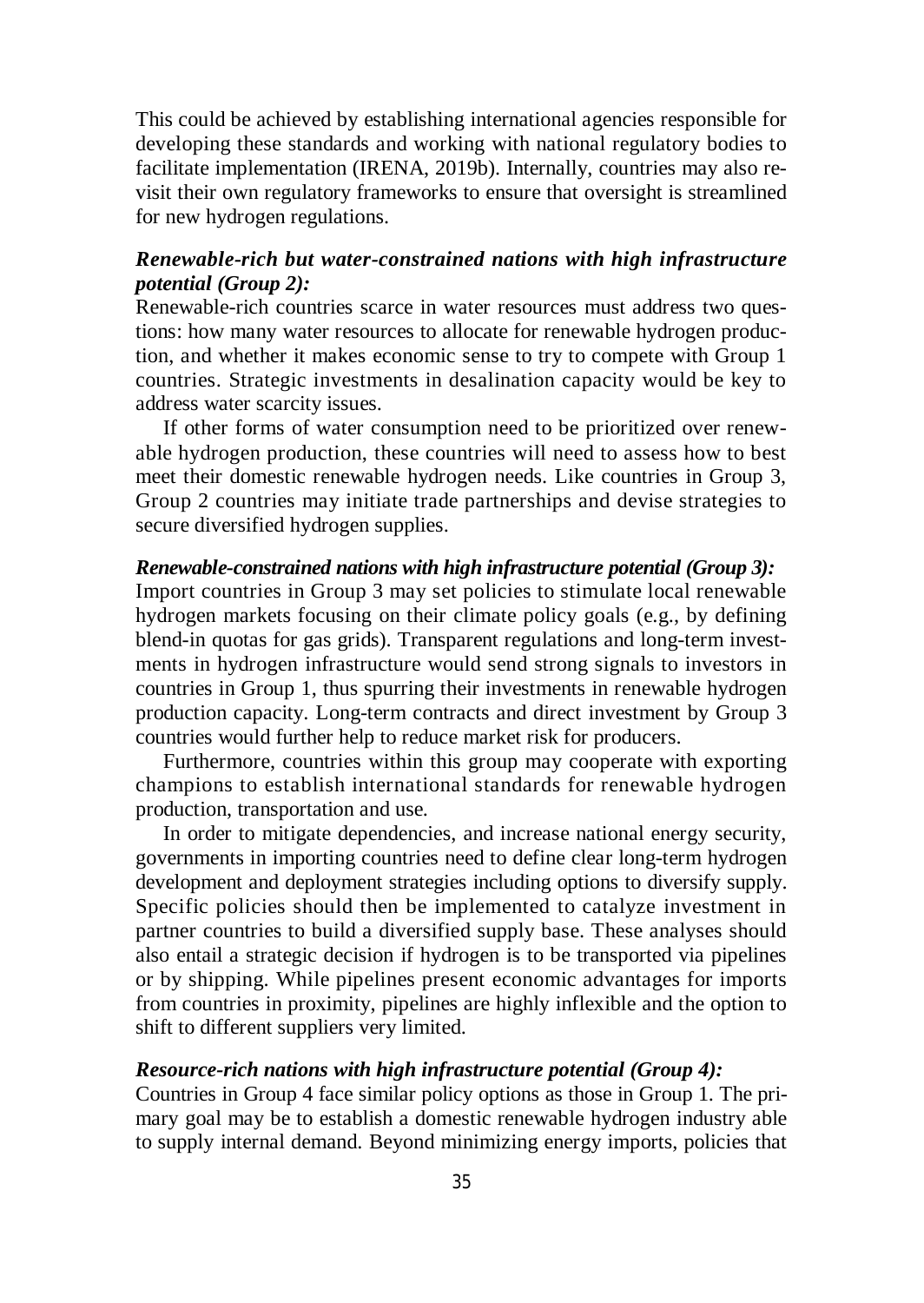support RES deployment; establish enabling market conditions for renewable hydrogen; provide funding for research and commercialization; and remove regulatory hurdles are the key goals for Group 4.

Insufficient investment in the domestic renewable hydrogen industry could lead to a scenario in which Group 4 countries cannot produce renewable hydrogen at competitive prices due to lack of technology, infrastructure and/or talent; and therefore depend on imports to meet demand.

On the other hand, if the national hydrogen industry thrives, Group 4 countries could decide to invest in becoming a regional supplier. Regional trade could be an important pillar for the future EU energy security strategy: import-dependent EU countries could cooperate directly with potential suppliers within the EU rather than relying on export champions beyond the EU.

#### *Resource-rich countries with low infrastructure potential (Group 5):*

Countries in group 5 lack the capability to build and maintain large-scale hydrogen infrastructures: a serious roadblock for development. Policymakers therefore need to address this fundamental challenge. Two general options should be considered: 1) investing in cohesive nation-wide energy and water infrastructure and/or 2) developing distributed off-grid solutions.

Taking into consideration local energy needs, natural resource endowments, access to capital, and existing infrastructure a combination of both options will likely prove the most efficient and cost-effective solution for Group 5 countries.

Policies could focus on catalyzing foreign investments in infrastructure projects. Nations should reduce investment risk through well-designed laws and regulations, efficient federal administrations, effective law enforcement, and strong institutions. Furthermore, governments should focus on bringing foreign investors, project developers, and local communities together to develop off-grid hydrogen production capacity.

#### **9. Conclusion**

In order to accelerate a global transition to a low-carbon economy, all energy systems and sectors (power, mobility, buildings, and industry) must undergo deep decarbonization. This process will likely require the deployment of clean energy carriers at scale beyond electricity. Renewable hydrogen, with its variety of potential applications, is emerging as a flexible option and its presence is rapidly expanding in policies and projects around the world. But taking full advantage of this political and business momentum will require scaling technologies; reducing costs significantly; deploying enabling infrastructure; and defining appropriate policies and market structures. Since renewable hydrogen could serve as an important piece in the global carbonfree energy puzzle (capturing up to 14% of the future global energy markets),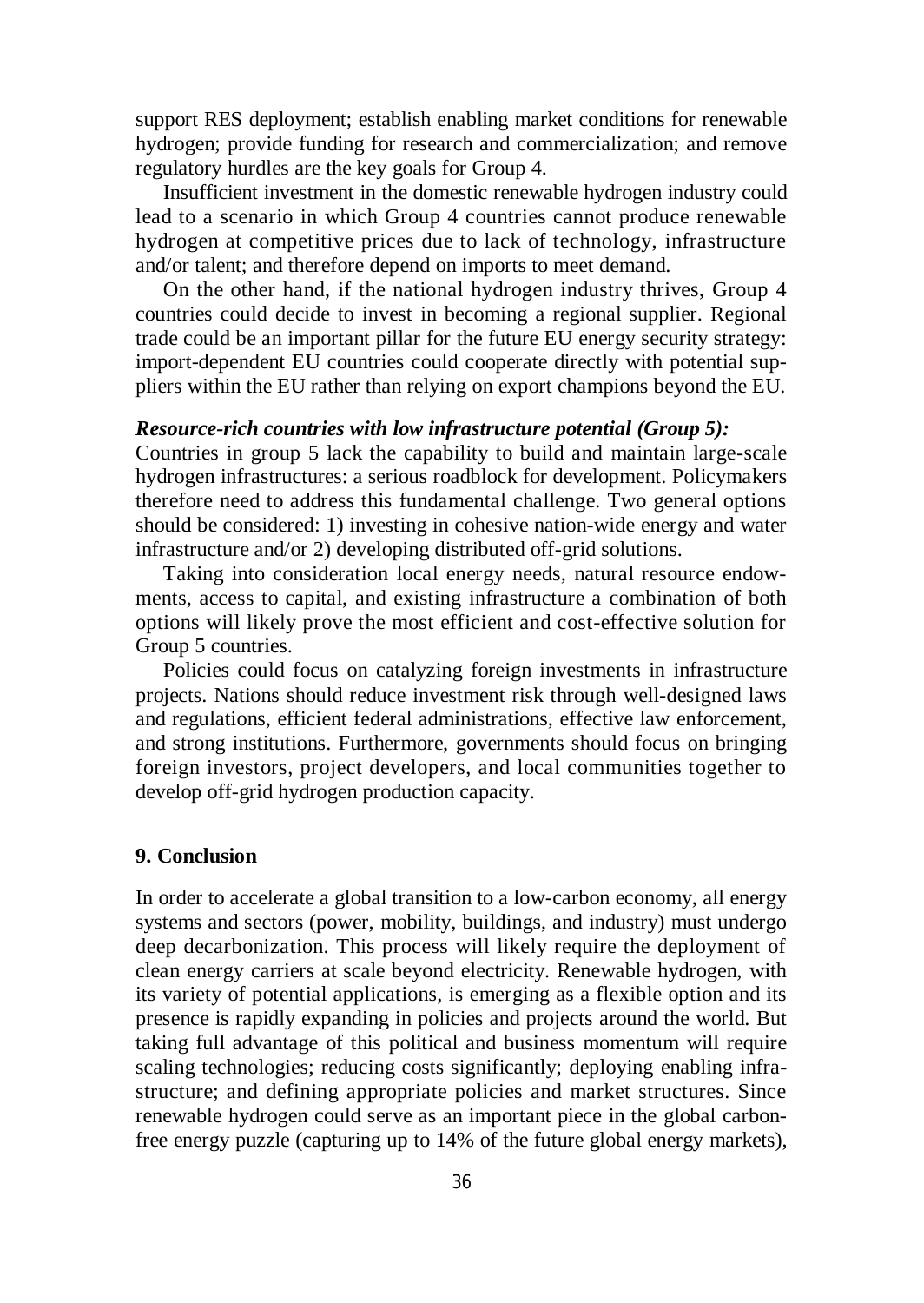it is essential to explore its geopolitical and market implications. We believe a deeper understanding of these nascent dynamics will allow policy makers and investors to better navigate the challenges and opportunities of the transition to a low carbon economy without falling into the traps and inefficiencies of the past.

A successful wide-scale integration of renewable hydrogen will depend on two main factors: competitiveness of production costs and deployment of enabling infrastructure at scale. Currently, renewable hydrogen production is around 2–3 times more expensive than hydrogen production from fossil fuels. However, there are several strategies that could help increase its competitiveness, namely technology improvements, cost reductions along the entire value chain, and/or carbon pricing. If renewable hydrogen were to be adopted at scale, we believe that future market dynamics will resemble today's regional natural gas markets – with corresponding potential for similar geopolitical conflicts.

This paper explores the general principles of how hydrogen may reshape the structure of global energy markets and the geopolitical game between countries. To do so we propose an analytical framework, using renewable hydrogen as our case study. In order to evaluate the role nations are likely to assume in future renewable hydrogen systems, we developed a methodology to analyze a country's renewable hydrogen potential based on three parameters: (1) renewable energy resources (RES) endowment; (2) renewable water resource endowment; and (3) infrastructure potential, defined as a nation's capacity to build and operate renewable hydrogen production, transportation and distribution infrastructure.

Our analysis shows that future geopolitical realities of resource-poor countries in Europe and Southeast Asia might be very similar to today's situation, as energy import dependencies may continue. The world may also witness an emergence of new energy export champions – such as Australia and Morocco – due to their superior cost positions and access to large import markets. These countries should start by implementing policies to trigger innovation and infrastructure investments thus paving the way for dominant positioning in future hydrogen markets. At the same time sustaining high renewable deployment rates will be key to achieve the needed scale. Targeted federal policies could help to lower market risk and address commercialization barriers. On the other hand, importing countries should facilitate cooperation with exporting countries to establish international standards for renewable hydrogen production, transportation and use. In order to increase their energy security governments in importing countries would also need to define longterm hydrogen strategies including options to diversify supply. Furthermore, our analysis shows that it is almost certain that the Middle East would play a less prominent role in renewable hydrogen markets than it occupies in today's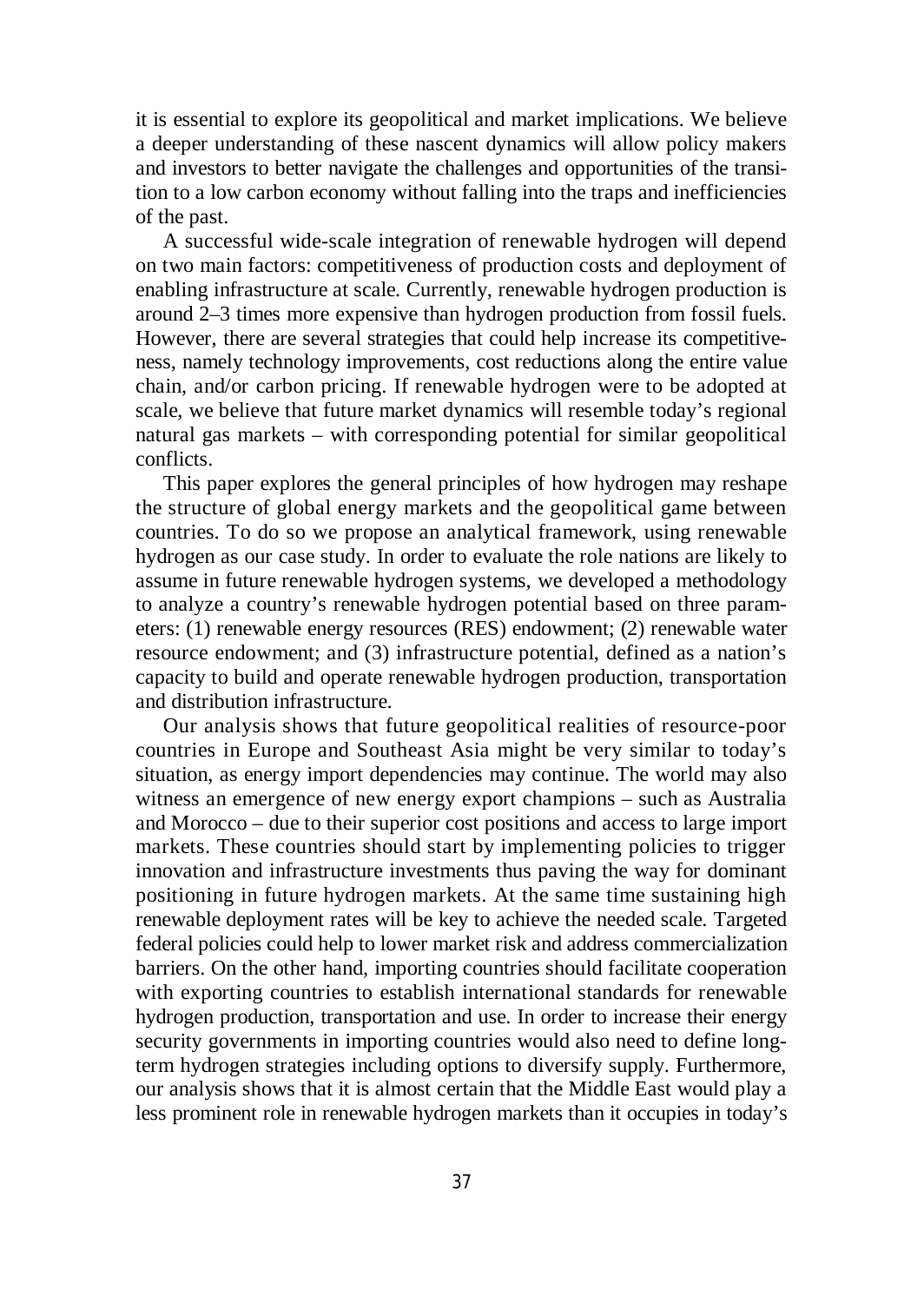oil markets. As a result, international political interest in the region could deteriorate, shifting to regions like North Africa with rich renewable resources.

Beyond the direct scope of our analysis, we have identified several adjacent research topics in need of further academic analysis. Potential areas include, but are not limited to:

1) Applying our analytical framework to other production technologies and/or renewable energy sources. In particular, the analysis of hybrid global energy systems, which utilize a mix of renewable and conventional energy sources, could yield interesting insights (e.g., with respect to blending renewable hydrogen into the natural gas infrastructure).

2) Examining the transition to low-carbon energy systems and assess implications for various nations. This analysis could also identify important decision points and possible barriers to large-scale adoption of renewable hydrogen. Further research could address questions such as: How would the geopolitical landscape change during this transition? What factors would be key to which phases of the transition process (e.g., if renewable hydrogen is at 30% of its market potential compared to 85%)?

3) Carrying out a geographically focused review of the implications of renewable hydrogen adoption at scale; for example, by focusing on selected countries and/or regions. Such an analysis could focus on heterogeneous or geopolitically complex regions, for instance Europe, North Africa or Southeast Asia.

#### **Funding**

Fridolin Pflugmann received financial support from the Stiftung der Deutschen Wirtschaft (sdw) with funds from the Federal Ministry of Education and Research of Germany.

#### **Acknowledgements**

This article is based on the white paper "Geopolitics of Renewable Hydrogen: New Dependencies in a Carbon-Free Energy World?," published by the Belfer Center for Science and International Affairs, John F. Kennedy School of Government, Harvard University in March 2020. The authors would like to thank Henry Lee, Meghan O'Sullivan, John Holdren, Venky Narayanamurti and Jürgen Braunstein for valuable comments and insights.

### **Author Contributions**

All authors listed have made a substantial, direct and intellectual contribution to the work, and approved it for publication.

#### **Conflict of Interest Statement**

The authors declare that the research was conducted in the absence of any commercial or financial relationships that could be construed as a potential conflict of interest.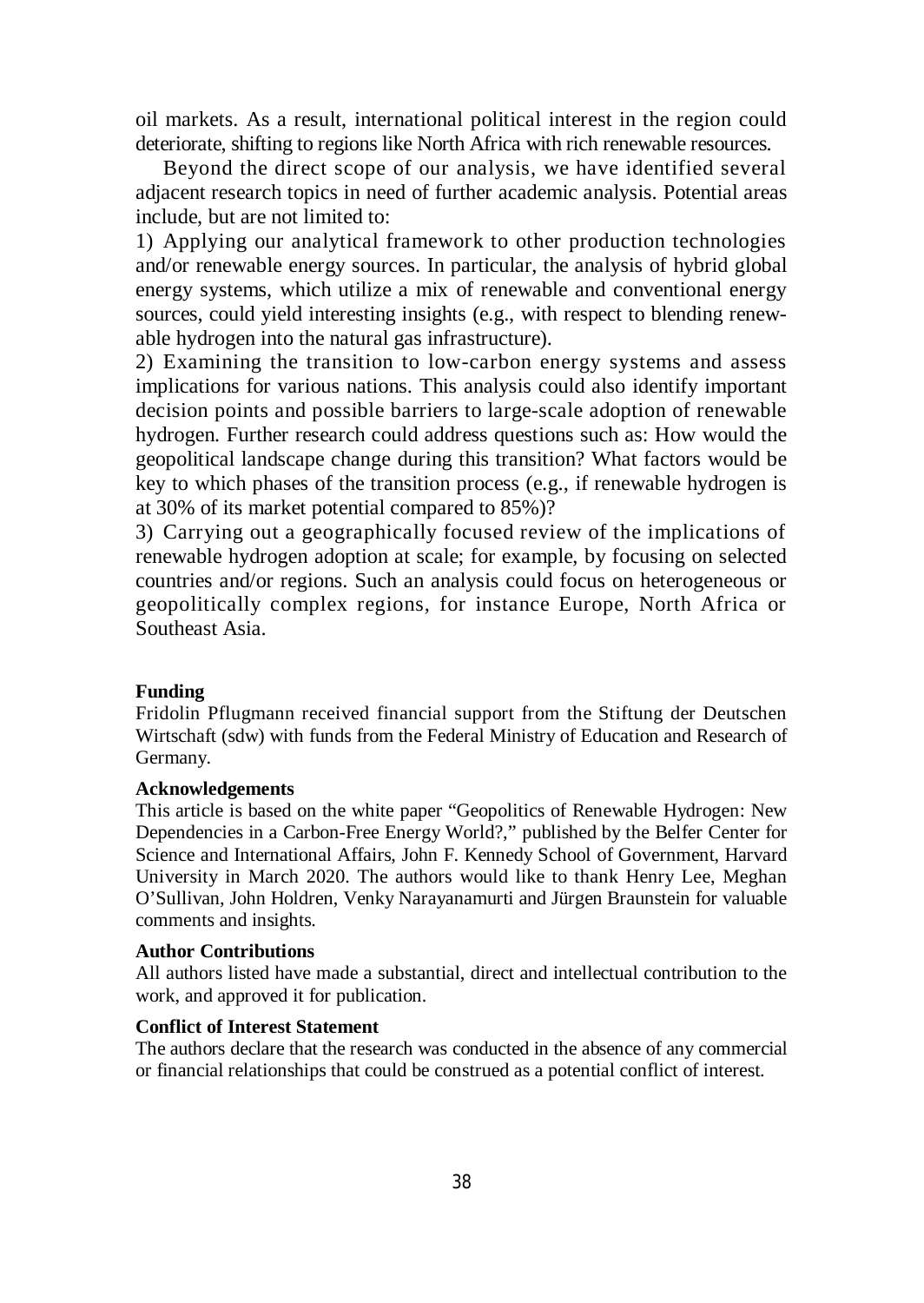#### **NOTES**

1. Current hydrogen production costs are around  $1-2.5 \text{ USD/kgH}_2$  depending on local natural gas or coal prices. Renewable hydrogen production costs are in the range of 2.5 to 6.8 USD/kgH<sub>2</sub>. See IEA (2019a) and BNEF (2019) for detailed cost assumptions.

2. Due to forward-looking character of this study, premises are required to craft a scenario that allows the investigation of dynamics for which real observations are currently lacking. Similar methodologies have been commonly used in literature; in the context of renewables and geopolitics see Scholten and Bosman (2016) for further reference and a detailed methodological discussion.

3. See Jülich (2016) for cost comparison of various storage technologies and REN21 (2017) for an overview of storage system capacities.

4. Recharging times of light-vehicles are also up to 10 hours on standard household 220–240 Volt outlets, however long recharging times in the light-duty vehicle segment are considered less critical due to customer driving patterns.

5. Another way for direct electrification of heavy-duty vehicles could be the construction of trolley wires along major highways (similar to the operations of electric buses in cities), however this requires significant infrastructure investments.

6. Hydrogen used in pure form; a further 5–6 EJ is used in industry without prior separation from other gases.

7. See IEA (2019a) and BNEF (2019) for detailed cost assumptions.

8. A carbon price of 100 USD/ton approximately translates into a price increase of  $\sim$ 1 USD/kgH<sub>2</sub> for hydrogen produced with steam methane reforming using natural gas and  $\sim$  2 USD/kgH<sub>2</sub> for hydrogen produced with coal gasification – in both cases without carbon capture (authors' calculation).

9. Besides the renewable potential, some countries might also lack space to produce sufficient amounts of renewable hydrogen and are thus inclined to import renewable hydrogen.

10. Capex amounts to around 400 million USD per ship with a capacity of 11,000 tons of  $H_2$ . See IEA (2019a).

11. Capex for electrolysis unit is assumed to decrease from today's 900 USD/KWe to 700 USD/KWe by 2030, while electrolysis efficiency increases from 64% to 69% in the same time period.

12. However, due to the lower energy content of hydrogen significant less energy can be transported in the existing infrastructure.

13. See World Energy Council (2018) and Boie et al. (2014) for a more detailed analysis of "soft" factors.

14. The combined renewable generation potential is calculated based on the wind power potential of a country derived from NREL (2014) and solar power potential derived from Pietzcker et al. (2014).

15. Primary energy consumption was derived for the year 2013 from EIA (2019).

16. For comparison: The United States withdraws 1,369 m<sup>3</sup> per inhabitant, India  $602$  m<sup>3</sup> per inhabitant and Germany 309 m<sup>3</sup> per inhabitant. Countries with limited freshwater resources tend to withdraw proportionately more in order to irrigate their fields.

17. AQUASTAT is a global water information system developed by the Food and Agriculture Organization of the United Nations.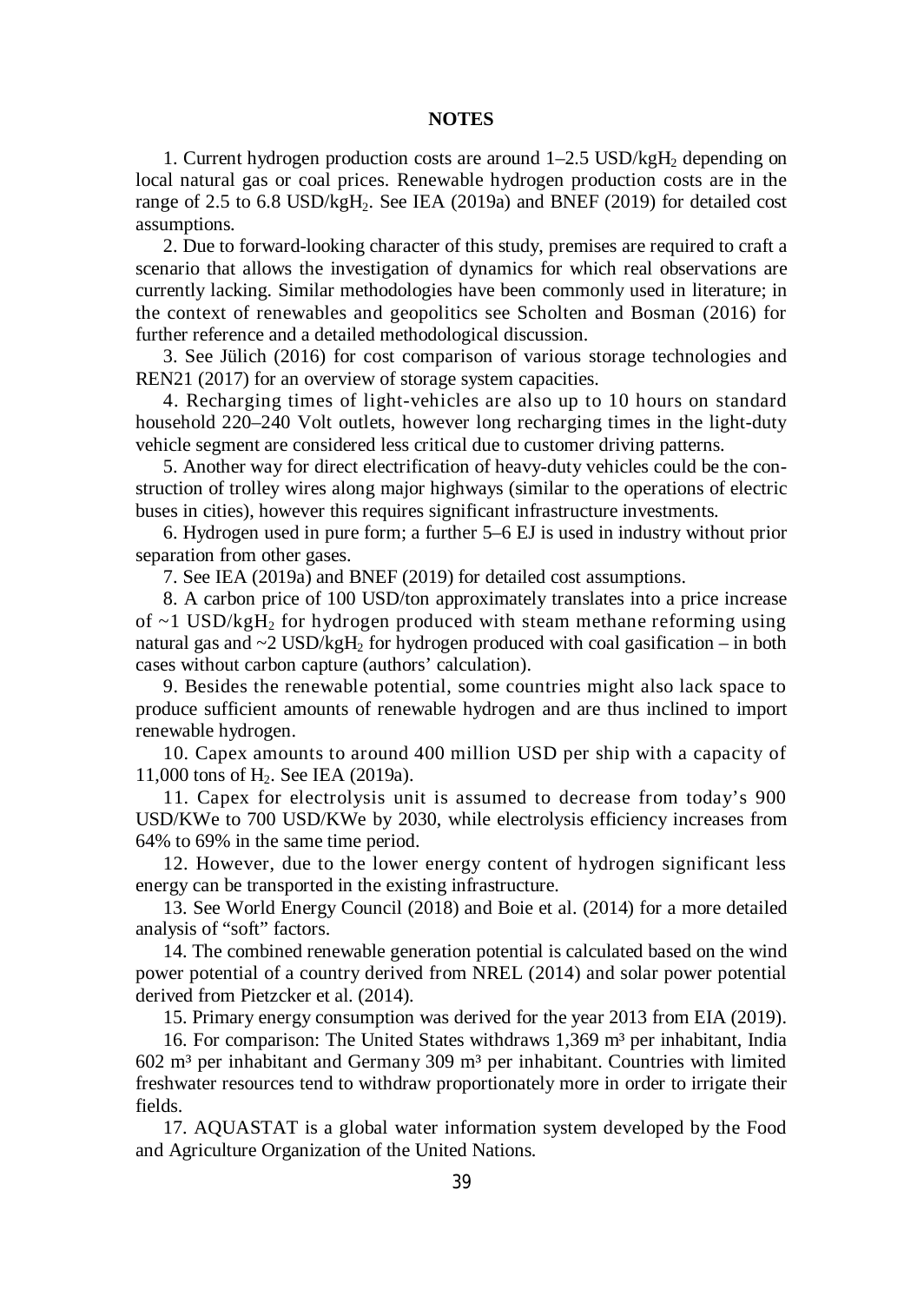18. Demand is expected to double until 2035 according to DeNicola et al. (2015). However, changes in the pricing structure (e.g., reduction of subsidies) and increased efficiency could slow down demand growth.

19. Assuming no conversion losses. With conversion losses for CSP (34% capacity factor) and electrolysis unit (74%) solar power capacity of 457 GW would be required.

20. According to the Food and Agriculture Organization of the United Nations (FAO) the renewable water resources per capita vary from less than 500  $\text{m}^3\text{/year}$  in the Huai and Hai-Luan river basins in Northern China, to over  $25,000 \text{ m}^3/\text{year}}$  in river basins in South-West China. (FAO, 2011) Country profile China. Water resources. [http://www.fao.org/nr/water/aquastat/countries\\_regions/CHN/index.stm.](http://www.fao.org/nr/water/aquastat/countries_regions/CHN/index.stm.)

21. In February 2019 China set quotas for coal imports from Australia after several political disputes including disregarding Huawei as supplier for 5G broadband technology and denying visa to an important Chinese business traveler. See Reuters (2019).

22. Connecting electricity grids across national borders could help to smooth variations in renewable generation, as well as balance demand peaks due to differences in electricity use.

23. Within the European Union, national energy policy instruments such as renewable support schemes and capacity mechanisms are only slowly opening to foreign generators, driven by increased pressure on market integration by the European Commission. Regarding security of supply, it is especially difficult to convince member states to rely on surplus capacity from adjacent countries (Hancher and Winters, 2017). Furthermore, small member states – while acknowledging the benefits of market integration – might be concerned over their overall influence on energy decision making at EU level (Misik, 2016).

24. For instance, Spain requires natural gas and liquified petroleum gas operators to maintain minimum stocks equivalent to 20 days of consumption in underground storages.

#### **REFERENCES**

- Acil Allen Consulting (2018). "Opportunities for Australia from Hydrogen Exports," Acil Allen Consulting for ARENA, [https://arena.gov.au/assets/2018/08/oppor](https://arena.gov.au/assets/2018/08/oppor-)tunities-for-australia-from-hydrogen-exports.pdf, accessed March 3, 2020.
- Apostolou, D., and Xydis, G. (2019). "A Literature Review on Hydrogen Refueling Stations and Infrastructure. Current Status and Future Prospects," *Renewable and Sustainable Energy Reviews* 113: 109292.
- Arthur D. Little (2017). "What's in the Future for Fuel Cell Vehicles?," <https://> [www.adlittle.com/sites/default/files/viewpoints/ADL\\_Future%20of%20Fuel%20](http://www.adlittle.com/sites/default/files/viewpoints/ADL_Future%20of%20Fuel%20) cell%20vehicles.pdf, accessed March 16, 2020.
- Australian Renewable Energy Agency (2019). "Hydrogen Energy," <https://arena.> gov.au/renewable-energy/hydrogen/, March 16, 2019.
- Ball, M., and Weeda, M. (2015). "The Hydrogen Economy Vision or Reality?," *International Journal of Hydrogen Energy* 40: 7903–7919.
- BNEF (2019), cited in Mathis, W., and Thornhill, J. (2019). "Hydrogen's Plunging Price Boosts Role as Climate Solution," *Bloomberg*, 21 August, <https://www.>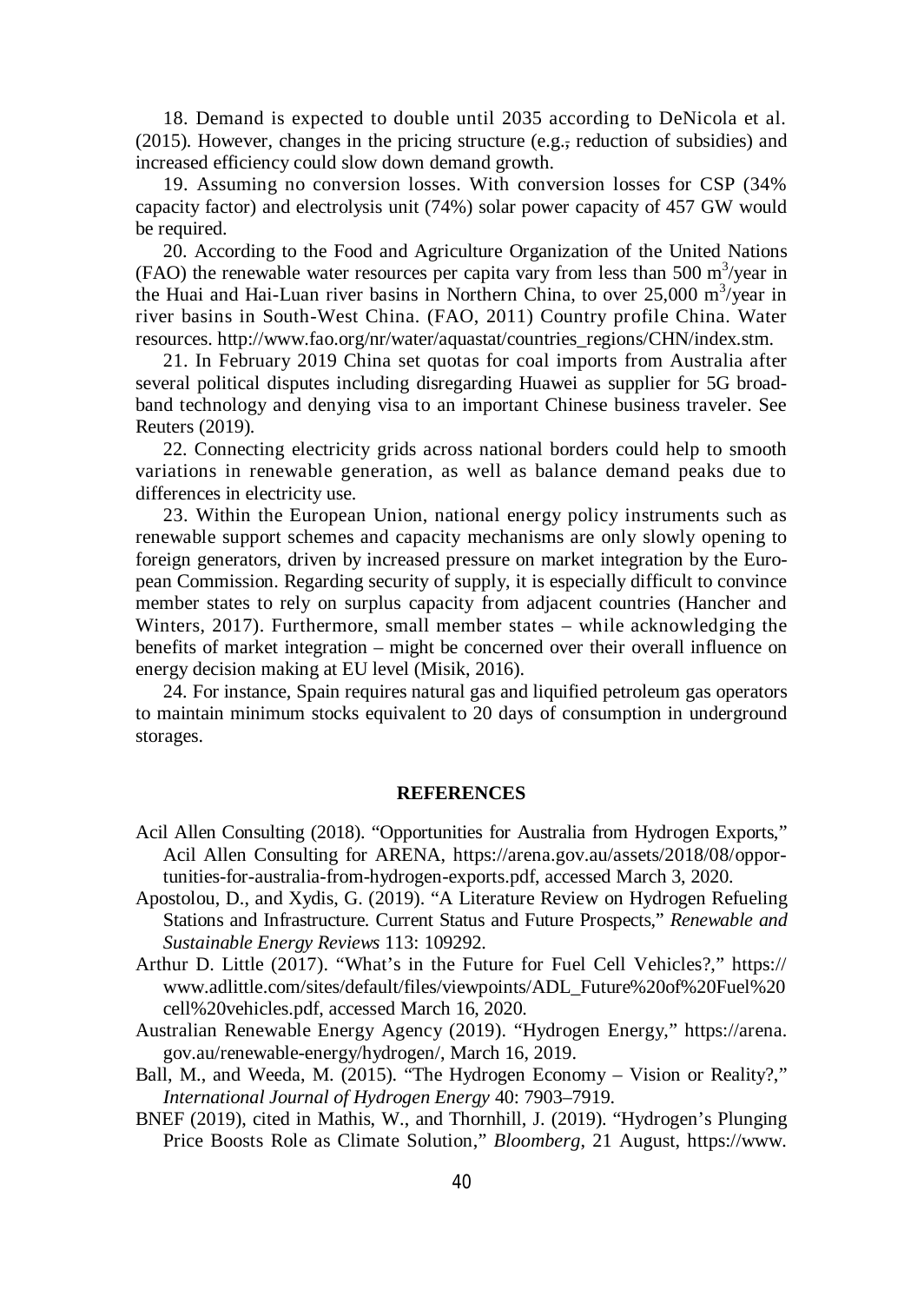bloomberg.com/news/articles/2019-08-21/cost-of-hydrogen-from-renewables-toplummet-next-decade-bnef, accessed November 21, 2019.

- Boie, I., Ragwitz, M., and Steinhilber, S. (2014). "Promoting Renewable Energies in the MENA Region: Regulatory Developments and Possible Interactions with Future EU Support Schemes for RES-E," *Proceedings of the 14th IAEE European Energy Conference on Sustainable Energy Policy and Strategies for Europe*, November 28.
- BP (2019). "BP Statistical Review of World Energy," 68th edn.
- Casertano, S. (2012). "Risiken neuer Energie Konflikte durch erneuerbare Energien und Klimaschutz" (Risks of New Energy – Risks Posed by Renewable Energy and Climate Protection), Brandenburg Institute for Society and Security, No. 9.
- Chandran, N. (2017). "A Second Territorial Dispute in Asia Could Be More Dangerous than the South China Sea" *CNBC*, [https://www.cnbc.com/2017/12/20/east](https://www.cnbc.com/2017/12/20/east-)china-sea-could-be-riskier-than-south-china-sea.html, accessed October 30, 2019.
- Colbertaldo, P., Agustin, S., Campanari, S., and Brouwer, J. (2019). "Impact of Hydrogen Energy Storage on California Electric Power System: Towards 100% Renewable Electricity," *International Journal of Hydrogen Energy* 44(19): 9558–9576.
- Criekemans, D. (2011). "The Geopolitics of Renewable Energy: Different or Similar to the Geopolitics of Conventional Energy?," *2011 ISA Annual Convention*, Montréal, Canada.
- Criekemans, D. (2019). "Geopolitics of the Renewable Energy Game and Its Potential Impact upon Global Power Relations," in Scholten, D. (ed.), *Geopolitics of Renewables*. Cham: Springer, 37–73.
- Dae-sun, H., and Ha-yan, C. (2019). "South Korean Government Announces Roadmap for Hydrogen Economy," *Hankyoreh*, <http://english.hani.co.kr/arti/english> \_edition/e\_ business/879097.html, accessed January 16, 2020.
- De Blasio, N., and Nephew, R. (2018). "Renewing Nuclear Power and Technology," *Geopolitics, History, and International Relations* 10(1): 119–147.
- DeNicola, E., Aburizaiza, O., Siddique, A., Khwaja, H., and Carpenter, D. (2015). "Climate Change and Water Scarcity: The Case of Saudi Arabia," *Annals of Global Health* 81(3): 342–353.
- DNV GL (2018a). "HYREADY Engineering Guidelines," DNV GL, Netherlands.
- DNV GL (2018b). "Hydrogen as an Energy Carrier. An Evaluation of Emerging Hydrogen Value Chains," Position Paper, Group Technology & Research.
- Dodds, P., Staffell, I., Hawkes, A., Li, F., Grünewald, P., McDowall, W., et al. (2015). "Hydrogen and Fuel Cell Technologies for Heating: A Review," *International Journal of Hydrogen Energy* 40(5): 2065–2083.
- EIA (2019). "Total Primary Energy Consumption," U.S. Energy Information Administration, accessed Nov 11, 2019*.*
- European Commission (2019). "Leading the Way to a Climate-Neutral EU by 2050," <https://ec.europa.eu/environment/efe/news/leading-way-climate-neutral-eu-2050-> 2019-08-26\_en, accessed March 6, 2020.
- Eurostat (2019). "EU Imports of Energy Products Recent Developments. Statistics Explained," <https://ec.europa.eu/eurostat/statistics-explained/pdfscache/46126.pdf,> accessed March 6, 2020.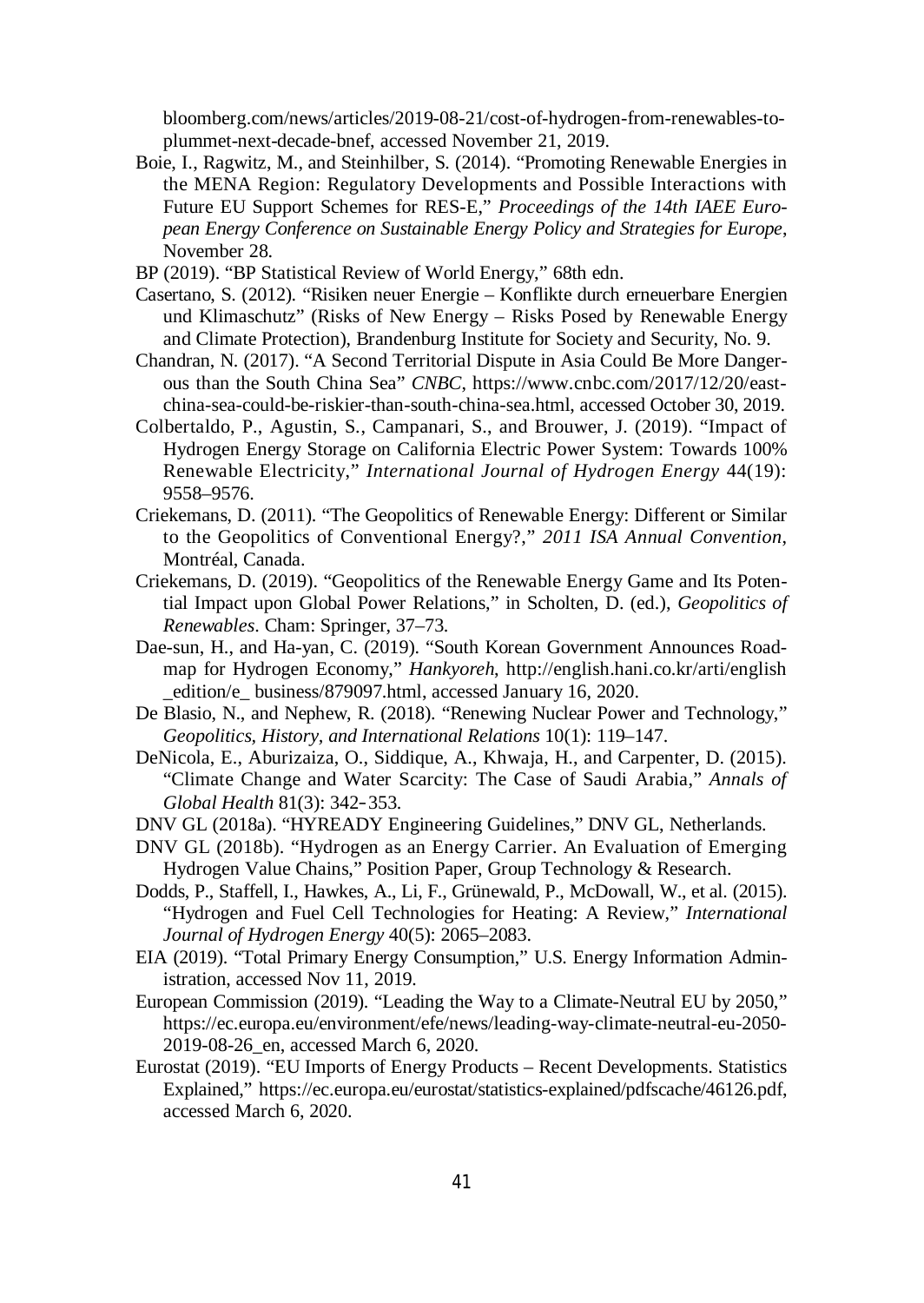- European Union External Action (2016). "European Neighborhood Policy (ENP)," <https://eeas.europa.eu/diplomatic-network/european-neighbourhood-policy-enp/> 330/european-neighbourhood-policy-enp\_en, accessed January 16, 2020.
- FAO (2016). "AQUASTAT Main Database. Food and Agriculture Organization of the United Nations," accessed November 13, 2019.
- Eichhammer, W., Oberle, S., Händel, M., Boie, I., Gnann, T., Wietschel, M., et al. (2019). "Study on the Opportunities of 'Power-to-X' in Morocco. 10 Hypothesis for Discussion," Frauenhofer ISI, <https://www.isi.fraunhofer.de/content/dam/isi/> dokumente/ccx/GIZ\_PtX-Morocco/GIZ\_PtX\_Marokko\_Report\_PtX\_Morocco\_ final.pdf, accessed March 3, 2020.
- Hancher, L., and Winters, M. (2017). "The EU Winter Package," Allen & Overy, <http://fsr.eui.eu/wp-content/uploads/The-EU-Winter-Package.pdf,> accessed February 04, 2020.
- Helio SCSP (2019). "Saudi Arabia Targets 2.7 GW Concentrated Solar Power in 2030," [http://helioscsp.com/saudi-arabia-targets-2-7gw-concentrated-solar-power](http://helioscsp.com/saudi-arabia-targets-2-7gw-concentrated-solar-power-)in-2030/, accessed October 30, 2019.
- Hydrogen Council (2017). "Hydrogen Scaling Up. A Sustainable Pathway for the Global Energy Transition."
- IEA (2016). "World Energy Outlook 2016 in Special Focus on Renewables," 406– 408.
- IEA (2019a). "The Future of Hydrogen. Seizing Today's Opportunities." Report prepared for the G20, Japan
- IEA (2019b). "Key World Energy Statistics 2019."
- IRENA (2019a). "A New World The Geopolitics of the Energy Transition," International Renewable Agency.
- IRENA (2019b). "Hydrogen: A Renewable Energy Perspective," Report prepared for the 2nd Hydrogen Energy Ministerial Meeting in Tokyo, Japan. International Renewable Energy Agency.
- IRENA (2019c). "Renewable Energy Statistics 2019," International Renewable Energy Agency.
- IRENA (2019d). "Renewable Power Generation Cost in 2018," International Renewable Energy Agency.
- IRENA coalition for action (2019). "Towards 100% Renewable Energy. Status, Trends and Lessons Learned," <https://coalition.irena.org/-/media/Files/IRENA/> Coalition-for-Action/IRENA\_Coalition\_100percentRE\_2019.pdf, accessed March 3, 2020.
- Japan Times (2018). "Construction Begins on Large Hydrogen Plant in Fukushima," *Japan Times*, [https://www.japantimes.co.jp/news/2018/08/10/national/construc](https://www.japantimes.co.jp/news/2018/08/10/national/construc-)tion-begins-large-hydrogen-plant-fukushima/#.Xbn2rmZCeUk, accessed October 30, 2019.
- Jong, S., Auping, W., and Govers, J. (2014). "The Geopolitics of Shale Gas," The Hague Centre for Strategic Studies.
- Jülch, V. (2016). "Comparison of Electricity Storage Options Using Levelized Cost of Storage Method," *Applied Energy* 183: 1594–1606.
- Kaijser, A., and Högselius, P. (2019). "Under the Damocles Sword: Managing Swedish Energy Dependence in the Twentieth Century," *Energy Policy* 126: 157–164.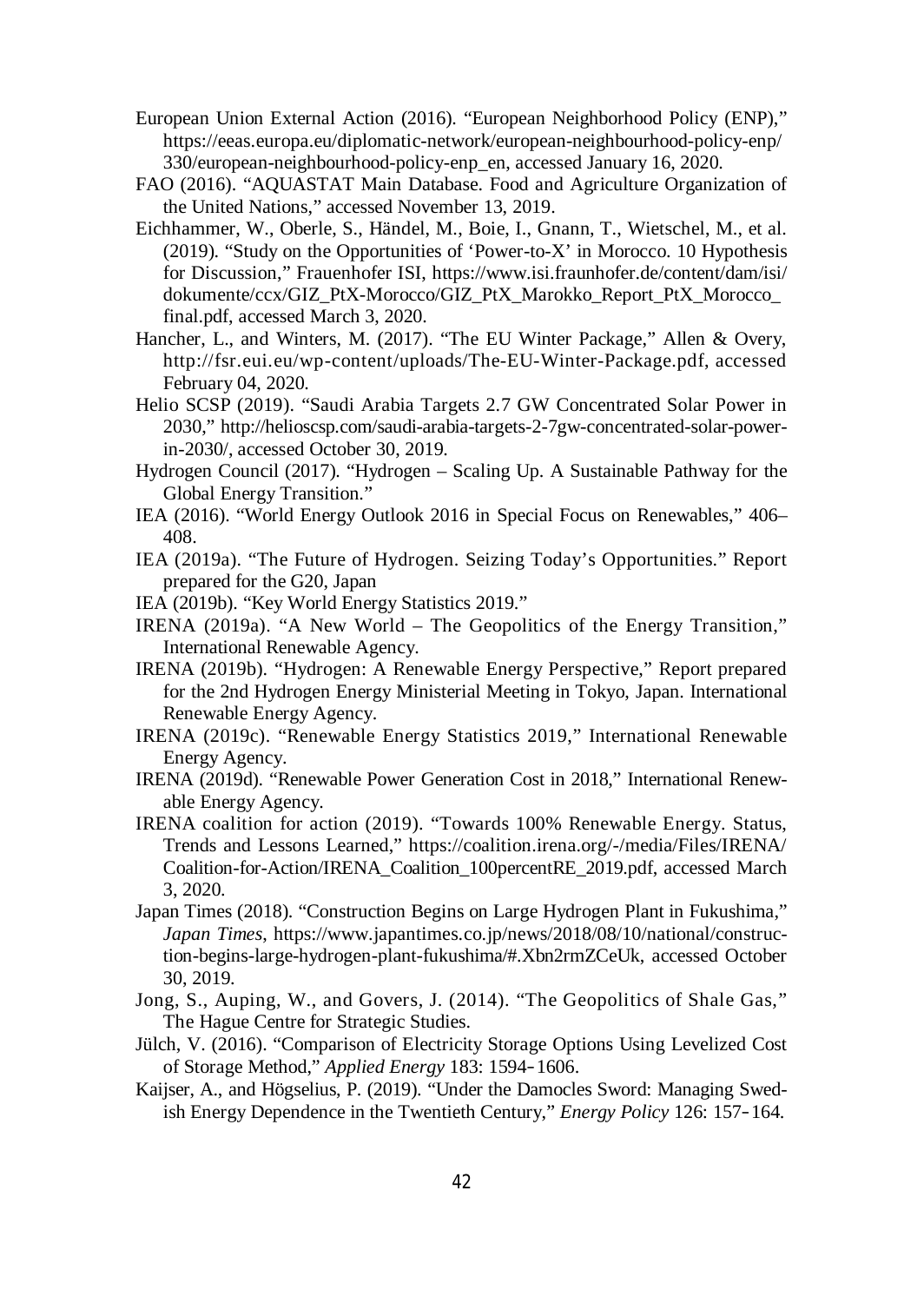- Kuang, Y., Kenney, M., Meng, Y., Hung, W., Liu, Y., Huang, J., et al. (2019). "Solar-driven, Highly Sustained Splitting of Seawater into Hydrogen and Oxygen Fuels," *PNAS* 116(14): 6624–6629.
- McKinsey (2017). "Hydrogen: The Next Wave for Electric Vehicles?," <https://www.> mckinsey.com/industries/automotive-and-assembly/our-insights/hydrogen-thenext-wave-for-electric-vehicles, accessed November 21, 2019.
- Ministerial Council on Renewable Energy, Hydrogen and Related Issues (2017). "Basic Hydrogen Strategy," <https://www.meti.go.jp/english/press/2017/pdf/1226> \_003b.pdf, accessed March 3, 2020.
- Misik, M. (2016). "On the Way towards the Energy Union: Position of Austria, the Czech Republic and Slovakia towards External Energy Security Integration," *Energy* 111: 68–81.
- NPR (2019). "Japan Is Betting Big on the Future of Hydrogen Cars," NPR, <https://> [www.npr.org/2019/03/18/700877189/japan-is-betting-big-on-the-future-of](http://www.npr.org/2019/03/18/700877189/japan-is-betting-big-on-the-future-of-)hydrogen-cars, accessed November 21, 2019.
- NREL (2014). "Global CFDDA-based Onshore and Offshore Wind Potential Supply Curves by Country, Class, and Depth (Quantities in GW and PWh)," National Renewable Energy Laboratory.
- Ochoa, C., and Ackere, A. (2015). "Winners and Losers of Market Coupling," *Energy* 80: 522–534.
- Ogden, J., Jaffe, A., Scheitrum, D., McDonald, Z., and Miller, M. (2018). "Natural Gas as a Bridge to Hydrogen Transportation Fuel: Insights from the Literature," *Energy Policy* 115: 317–329.
- Quarton, C., and Samsatli, S. (2018). "Power-to-Gas for Injection into the Gas Grid: What Can We Learn from Real-Life Projects, Economic Assessments and Systems Modelling?," *Renewable and Sustainable Energy Reviews* 98: 302–316.
- Ozturk, M., and Dincer, I. (2020). "An Integrated System for Ammonia Production from Renewable Hydrogen: A Case Study," *International Journal of Hydrogen Energy.* doi:10.1016/j.ijhydene.2019.12.127.
- Paltsev, S. (2016). "The Complicated Geopolitics of Renewable Energy," *Bulletin of the Atomic Scientists* 72(6): 390–395.
- Pascual, C. (2015). "The New Geopolitics of Energy," Center on Global Energy Policy, Columbia University, New York.
- Pietzcker, R., Stetter, D., Manger, S., and Luderer, G. (2014). "Using the Sun to Decarbonize the Power Sector: The Economic Potential of Photovoltaics and Concentrating Solar Power," *Applied Energy* 135: 704–720.
- Ramachandran, R., and Menon, R. (1998). "An Overview of Industrial Uses of Hydrogen," *International Journal of Hydrogen Energy* 23(7): 593-598.
- REN21 (2017). "Renewables Global Futures Report. Great Debates towards 100% Renewable Energy."
- Reuters (2019). "China's Dalian Port Bans Australian Coal Imports, Sets 2019 Quota," [https://www.reuters.com/article/us-china-australia-coal-exclusive/exclusive](https://www.reuters.com/article/us-china-australia-coal-exclusive/exclusive-)chinas-dalian-port-bans-australian-coal-imports-sets-2019-quota-source-idUSKC N1QA0F1, accessed November 21, 2019.
- Scholten, D., and Bosman, R. (2016). "The Geopolitics of Renewables; Exploring the Political Implications of Renewable Energy Systems," *Technological Forecasting and Social Change* 103: 273–283.
- Shell (2018). "Shell Scenarios SKY. Meeting the Goals of the Paris Agreement."